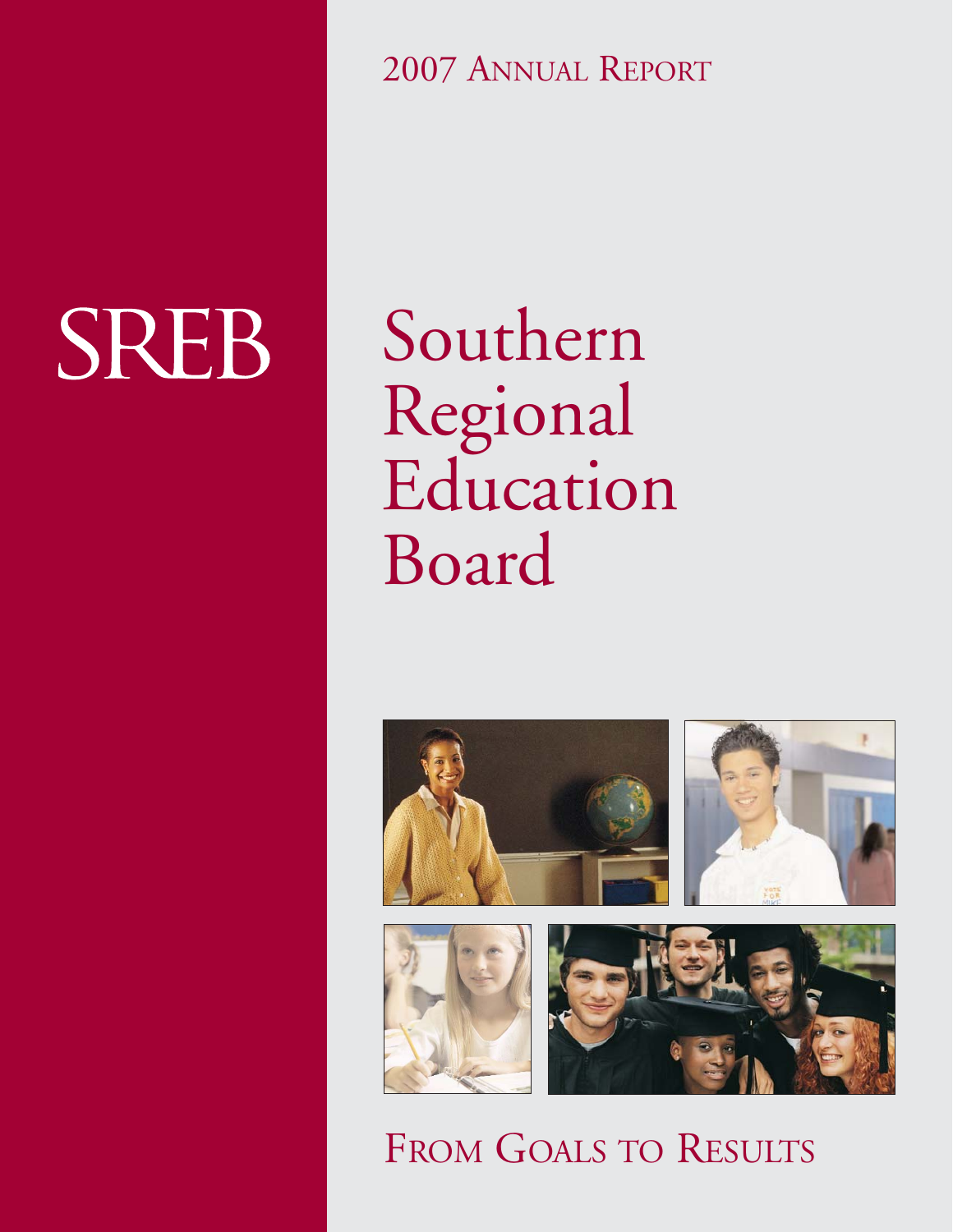

# SREB Gratefully Acknowledges Support From:

### ACT Inc.

Alfred P. Sloan Foundation Appalachia Regional Comprehensive Center (ARCC) at Edvantia BellSouth Foundation (now the AT&T Foundation) Bill & Melinda Gates Foundation Carnegie Foundation of New York Charles Stewart Mott Foundation Council of State Governments Johns Hopkins University Joseph B. Whitehead Foundation Lamar Plunkett Family League for Innovation in the Community College Lumina Foundation for Education Mid-Atlantic Comprehensive Center (MACC) at The George Washington University Center for Equity and Excellence in Education National Institutes of Health National Science Foundation North Carolina Department of Public Instruction Project Lead The Way The College Board The Philadelphia Foundation — Wright-Hayre Fund The Wachovia Foundation The Wallace Foundation U.S. Department of Education U.S. Department of Adult and Vocational Education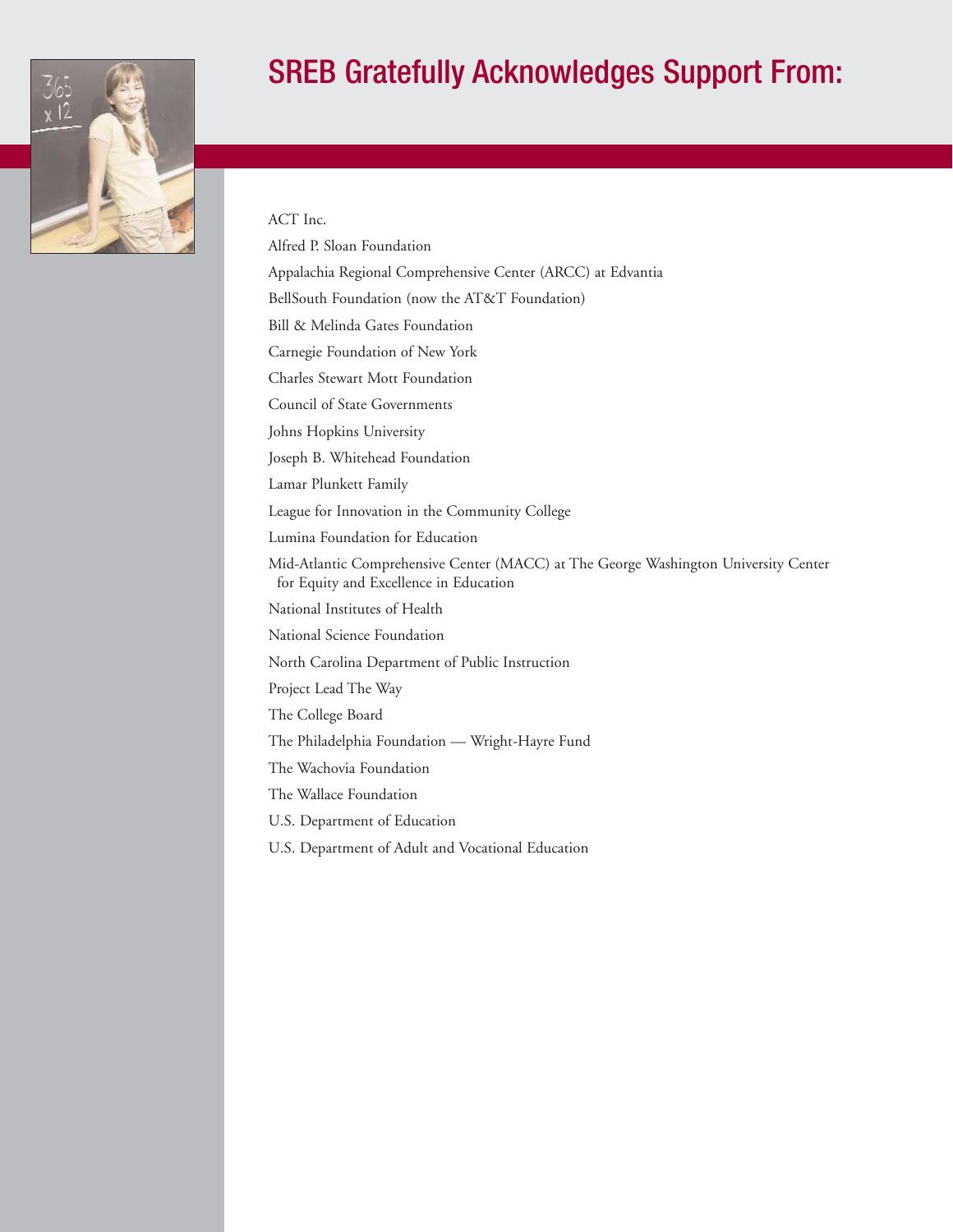# About SREB

SREB is a nonpartisan, nonprofit organization that assists 16 member states in improving all levels of education. SREB is governed by a Board that consists of the governor of each member state and four other individuals from the state, at least one of whom must be a state legislator and at least one an educator. All appointments are made by the governors for four-year, staggered terms.

### The Year at a Glance

In this new century, the Southern Regional Education Board is working with its member states to raise the region's educational levels to heights never deemed possible when governors and legislators founded it in 1948. From prekindergarten through graduate school — and from state capitals to rural classrooms — SREB's policy research, programs and services are helping member states lead the nation in educational progress. SREB's *Challenge to Lead* Goals for Education are a powerful guide for this work.

Governors and legislators look to SREB for policy guidance and recommendations. Hundreds of the region's leaders gather each year to share ideas for educational improvement at SREB-sponsored events. Educators across the nation seek professional development and best practices through SREB's *High Schools That Work* and *Making Middle Grades Work* school improvement networks, the nation's largest. Some 10,000 educators attended conferences and workshops conducted by SREB in the past year to help them find ways to improve opportunities for all students.

The coming year holds even more promise. Most SREB states have made tremendous progress in raising student achievement and the quality of education students receive. It's time to build on that momentum and lead the nation in addressing some of the region's most urgent education issues. High school and college graduation rates, students' college and career readiness, adolescent reading, technology, online learning, and the minority college faculty shortage are just some of the areas on which SREB will focus.

It's time to remove the region's most persistent barriers and to make even greater advances in education across the 16 states and beyond. SREB is here to help.



### Member states

Alabama Arkansas Delaware Florida Georgia Kentucky Louisiana Maryland Mississippi North Carolina Oklahoma South Carolina Tennessee Texas Virginia West Virginia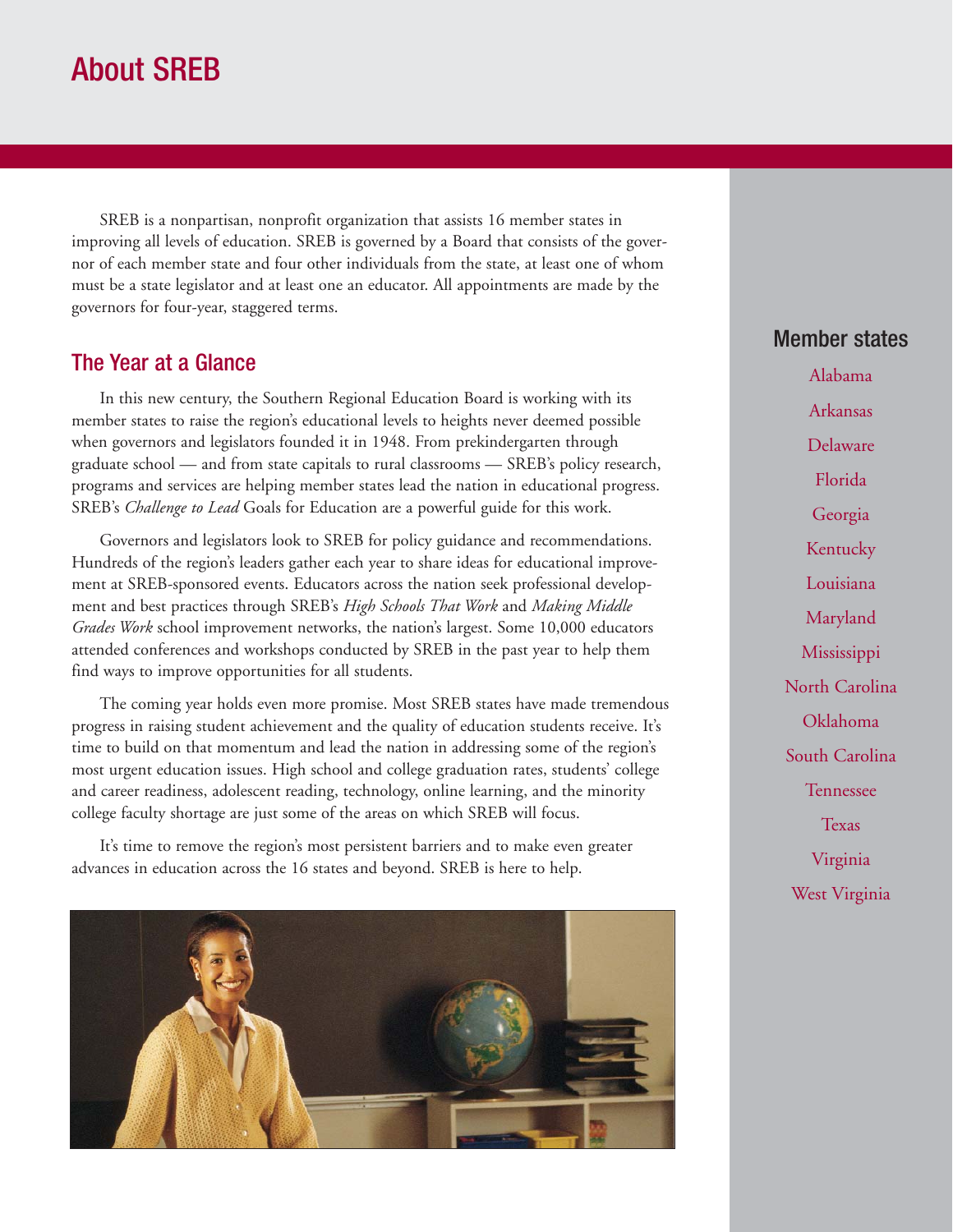

*SREB Chair Sonny Perdue was elected Georgia's 81st Governor in 2002 and reelected in 2006. A former state Senator and President Pro Tempore of the Senate, he also has served as a member of the SREB Legislative Advisory Council. He has made public education his top priority and has pushed to raise the quality of state programs that affect children's lives. As Governor, he won support for the nation's first statewide "graduation coaches," to assist students in all Georgia high schools and middle grades as they work toward a diploma. He also has developed programs to recognize principals' and teachers' success in raising student acheivement.*

# Message from the Chair

**Governor Sonny Perdue, Georgia**

It has been an honor to lead the Southern Regional Education Board for the past year. SREB continues its tradition as one of the nation's most accomplished education policy and school improvement organizations.

Previously, as a state legislator, and now as Governor of Georgia, I have utilized SREB to help our state make great strides in education. Southern states continue to call on SREB for policy guidance, research and school improvement strategies.

This year, I challenged SREB to help us move even more quickly toward practical, useful solutions to some of our region's most pressing education challenges. One of my guiding principles has always been football Coach Vince Lombardi's famous quote, "If you are not keeping score, you are just practicing." SREB helps us track the achievement and progress in each SREB state.

Raising high school graduation rates is one of our region's most daunting education issues. In Georgia, I worked with state legislators in 2006 to provide "graduation coaches" for every high school in the state. This is a first step toward helping more of our young people earn a high school diploma. Without a diploma, most students cannot continue the career training and higher learning necessary in our fast-changing economy. I know all SREB states are struggling with ways to raise graduation rates, while still raising expectations for what skills our students should have when they graduate. We can and must do more to help increasing numbers of students finish high school and continue into college and career training.

In that light, I am pleased to chair a new SREB committee that will develop policy recommendations to raise high school graduation rates *and* achievement. The **SREB Committee for Improving High School Graduation Rates and Achievement** will begin its work this summer. I am also pleased that Governor Tim Kaine of Virginia will chair a similar panel to examine state policies that will lead to higher reading achievement throughout high school. The **SREB Committee for Improving Reading Through High School** and the Committee for Improving High School Graduation Rates and Achievement anticipate completing their work in time for the 2008 SREB Annual Meeting.

SREB will work with any state leader who wants to implement good education policy ideas. I invite you to read this *Annual Report*, explore the highlights of SREB's work and determine how the organization can help your state further its academic achievement.

I look forward to working with my colleagues on the SREB Board to continue to strengthen our region's work toward leading the nation in educational improvement.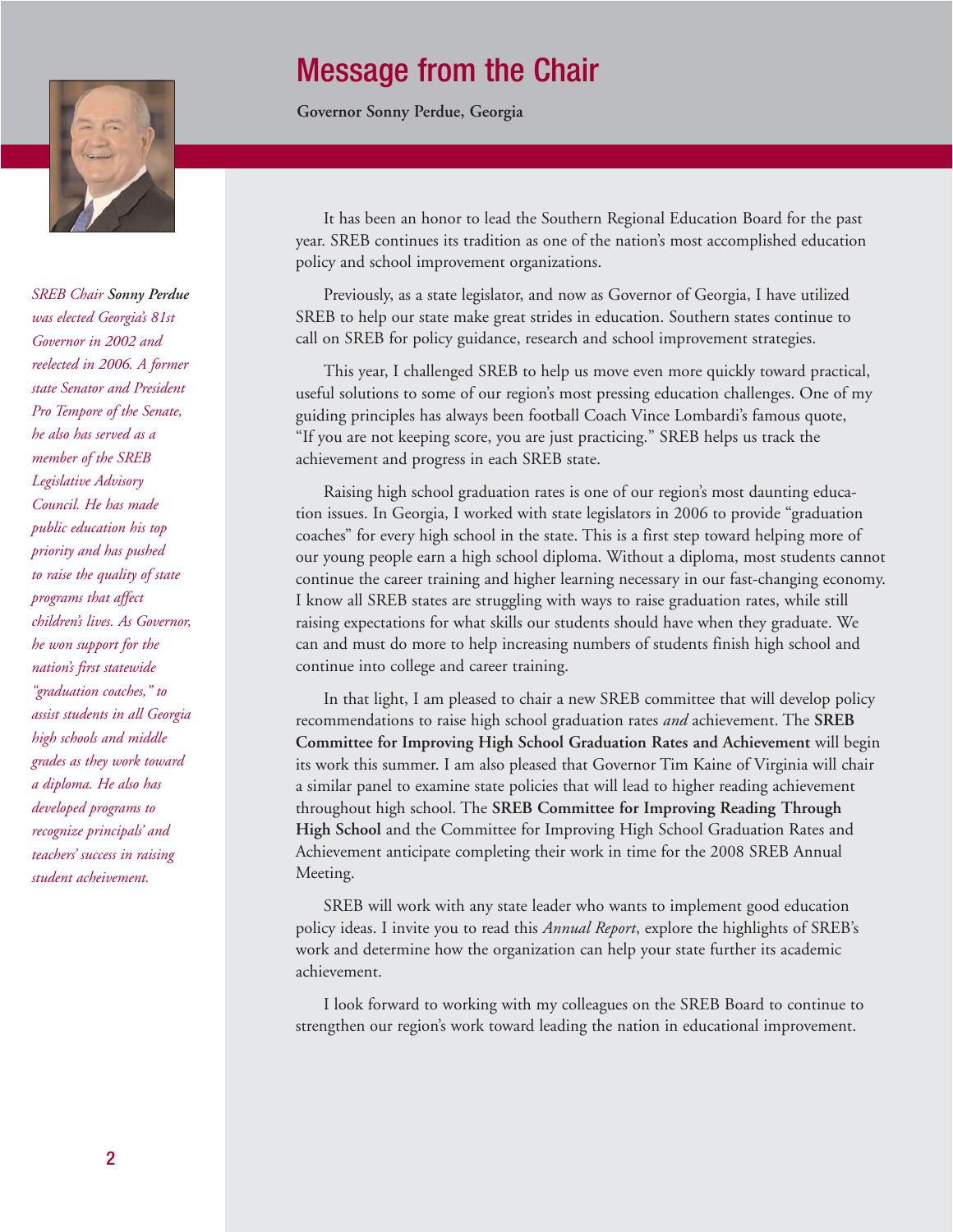# Message from the SREB President

**Dave Spence**

This year was productive for the Southern Regional Education Board and particularly for many SREB states. I hope you will agree that our services to states continued to be strong. We have worked hard to strengthen the connections between SREB and the needs of individual states. Please let us know what we can do to serve you even more effectively.

Over the past 12 months, SREB continued to focus its efforts on advocating, tracking and assisting states' progress on the 12 *Challenge to Lead* Goals for Education, encompassing prekindergarten through postsecondary education. SREB published many notable education policy reports in the past year on issues such as improving the quality of school leadership, state testing, the alignment of K-12 school and postsecondary policies, the need to raise state academic standards, and many others. These reports describe the status of states' improvement efforts and identify practices that are showing the best evidence of effectiveness. SREB remained a leader in helping states use technology to provide more students with a high-quality education, through its work in developing state virtual schools and in enabling postsecondary students to take online courses through the SREB *Electronic Campus*.

SREB also continued to be a national force at the individual school and school district levels through its *High Schools That Work* and *Making Middle Grades Work* school improvement programs. These efforts, along with SREB's work to help states improve school leadership, complement and reinforce SREB's state policy focus at the grassroots level.

SREB has identified several key policy issues that need special attention. These include the need to improve high school graduation rates significantly and to increase the percentages of high school graduates who are well-prepared for college and careers. Critical to advancing on both of these fronts is increasing the higher-level reading and writing skills of all high school students.

Two special SREB committees will address these issues and recommend state policies that will lead to comprehensive solutions for each of our states. Governor Sonny Perdue of Georgia, the current SREB Chair, will lead an SREB committee on high school graduation rates and achievement that will recommend how states can work to raise high school diploma requirements, increase graduation rates and meet the requirements of the federal *No Child Left Behind Act*, all while raising student achievement. Governor Tim Kaine of Virginia has agreed to chair an SREB committee to improve reading through the high school grades, recommending state policies to ensure that students' reading skills improve, from prekindergarten until time for college and career study.

This has been a good year for SREB, in terms of accomplishments and in setting the stage for strong responses to the most intractable problems still facing our states. It will be an exciting year.

*Dave Spence is the president of the Southern Regional Education Board. He advises SREB Board members — including governors, legislators, state education chiefs and other leaders — in 16 states as they strive to improve pre-K-12 and postsecondary education. A former executive vice chancellor and chief academic officer of state university systems in Florida and California, and a former executive vice chancellor in Georgia, he advocates for improving high school students' graduation rates and readiness for college and career training.* 

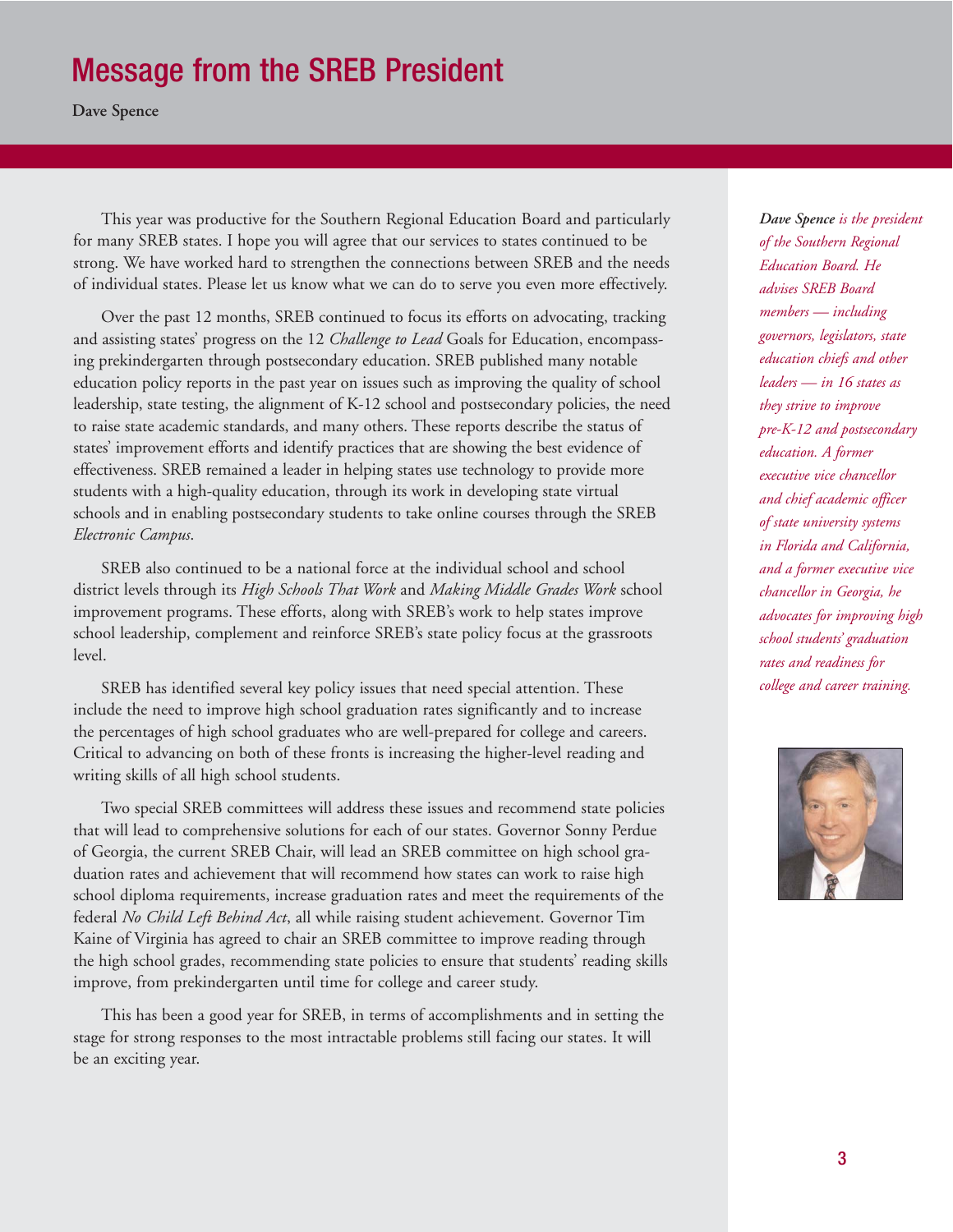

SREB states participated in a multistate cooperative effort the **Go** *Alliance* during the past year. Go *Alliance* members develop and share radio, TV and print media campaigns to encourage students to complete high school, attend college and develop the skills they need to achieve these goals. In February 2007, the Go *Alliance* also began a series of workshops for representatives of state agencies responsible for outreach to students and parents.

# Educational Policies

**Lynn Cornett**, senior vice president: lynn.cornett@sreb.org

## Education Goals and Indicators

**Joan M. Lord,** interim senior director, Educational Policies: joan.lord@sreb.org **Crystal Collins,** research associate: crystal.collins@sreb.org **Jenny Jackson,** research associate **Matthew Lenard,** research associate: matthew.lenard@sreb.org **Marilyn Thomas,** research associate: marilyn.thomas@sreb.org

SREB's Educational Policies team tracks each SREB state's progress toward the 12 *Challenge to Lead* **Goals for Education** and updates state policy-makers and education leaders continually, through three different types of reports. SREB's new *Action Agenda* also provides state policy-makers with recommendations on a variety of education issues.

- Goals reports: The *Challenge to Lead* goals focus on school and college readiness, achievement gaps, the efficiency and effectiveness of state education systems, and more. If SREB states are to lead the nation in educational progress, they must be measured against the nation in these areas and make continuous gains. The first series of reports on each of the goals was completed in 2006, and the second series is under way.
- State-by-state reports: SREB has identified specific indicators of progress for each goal to help state leaders know how their states are doing. SREB provides each state with a customized report on its progress in print and at www.sreb.org. New state-by-state reports were published in June 2006 and are updated regularly on the Web.
- Focus reports: SREB continues to give special attention to issues important to member states, including student achievement (particularly in reading and mathematics), accountability, students' readiness for postsecondary education, financial aid and college affordability, and teacher quality. A series of issueoriented reports is scheduled for release in 2007 as part of SREB's continuous evaluation of progress and improvements in education.

### **Publications:**

The *Challenge to Lead* education goals series of reports *High School to College and Careers: Aligning State Policies Getting State Standards Right in the Early and Middle Grades Improving ACT and SAT Scores: Making Progress, Facing Challenges The Changing Roles of Statewide High School Exams Clearing Paths to College Degrees: Transfer Policies in SREB States SREB States Lead the Nation in Advanced Placement and International Baccalaureate Programs*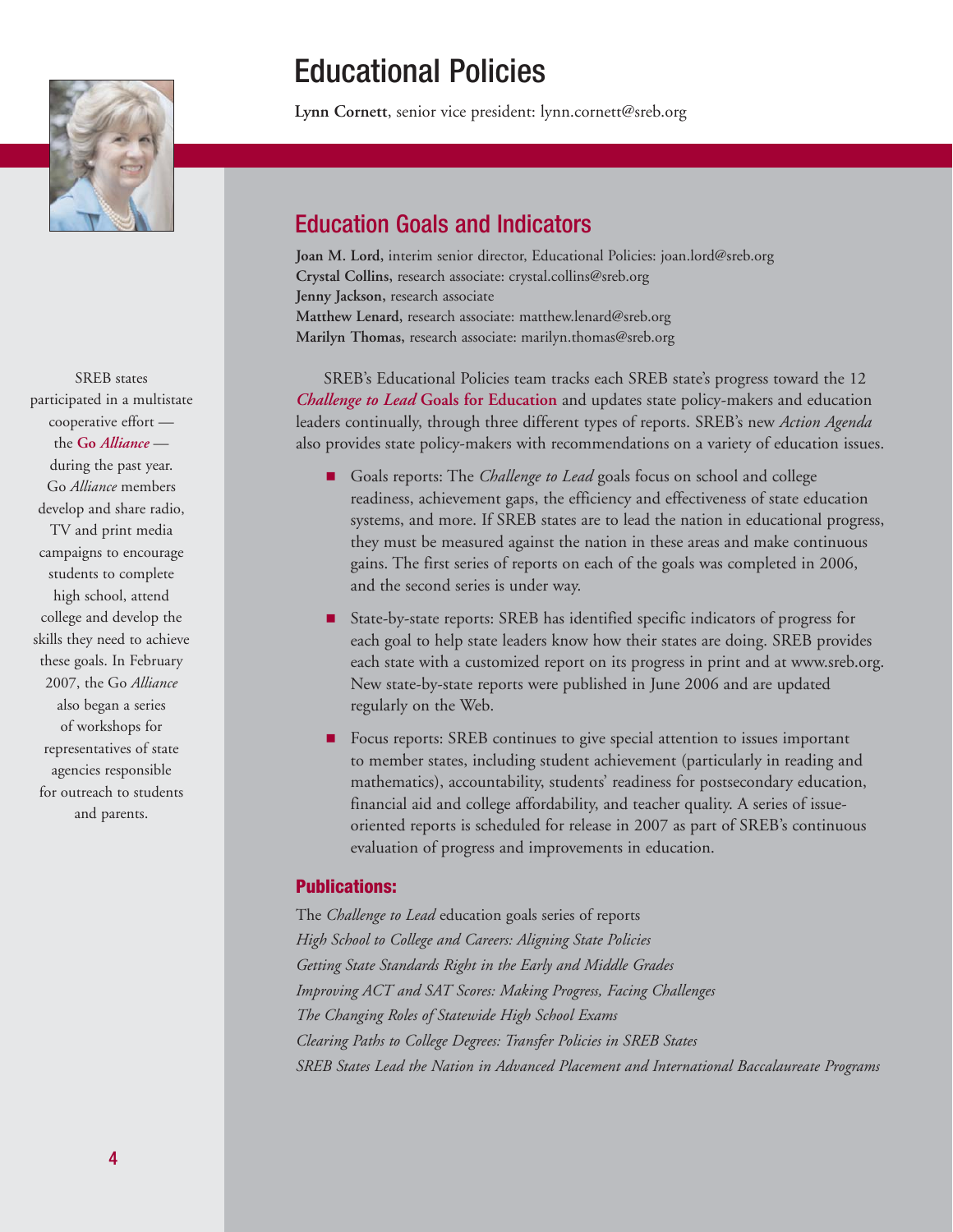## Quality Teachers

**Lynn Cornett,** senior vice president: lynn.cornett@sreb.org **Gale Gaines,** vice president, State Services: gale.gaines@sreb.org **Jenny Jackson,** research associate

"Every student is taught by qualified teachers." This is one of the *Challenge to Lead* Goals for Education and reinforces a point SREB has stressed since 1981: Preparing teachers is the No. 1 topic that schools and colleges need to address together. More focused resources are needed to help beginning teachers develop the skills and knowledge they need to improve student achievement and to reduce the number of teachers leaving the profession in their first five years.

In the past year, SREB has published several policy reports on teacher quality in the 16 member states. SREB continues to monitor indicators of teacher quality and state actions to improve teacher quality, including salaries and incentives.

SREB's *Action Agenda*, a new set of policy recommendations, emphasizes that states should provide support for beginning teachers, expand pathways for teacher preparation and change compensation plans to include incentives.

The work to ensure a qualified teacher for every classroom also involves developing better data about supply, demand and quality of teachers; licensure focused on performance; and professional development that helps teachers raise student achievement. Well-qualified teachers are especially needed in traditionally low-performing schools.

To help states address these needs, SREB is using the Web to support new and veteran teachers. **TheTeacherCenter.org** — an online SREB-state resource for teachers, in partnership with member states — provides easy access to information about teaching in the 16 SREB states. The site provides extensive answers to key questions such as: Are scholarships, grants or loans available if I want to become a teacher in my home state? What if I want to teach in my neighboring state? How do I become a teacher through an alternative route? What are the federal *No Child Left Behind Act* "highly qualified" standards for teachers in each state?

The *Challenge to Lead* goals call for all students to have well-qualified teachers in all grades, whether face-to-face in the classroom or through online courses in the middle grades and high school. The **SREB Educational Technology Cooperative** has developed first-in-the-nation standards and evaluation criteria for online teachers.

#### **Publications and Resources:**

*Focus on Teacher Pay and Incentives: Recent Legislative Actions and Update on Salary Averages SREB States Take Action to Support Beginning Teachers Increasing Accountability for Teacher Preparation Programs* The SREB-State Teacher Center — www.TheTeacherCenter.org

*The goals call for all students to have well-qualified teachers in all grades, whether face-to-face in the classroom or through online courses in the middle grades and high school.*

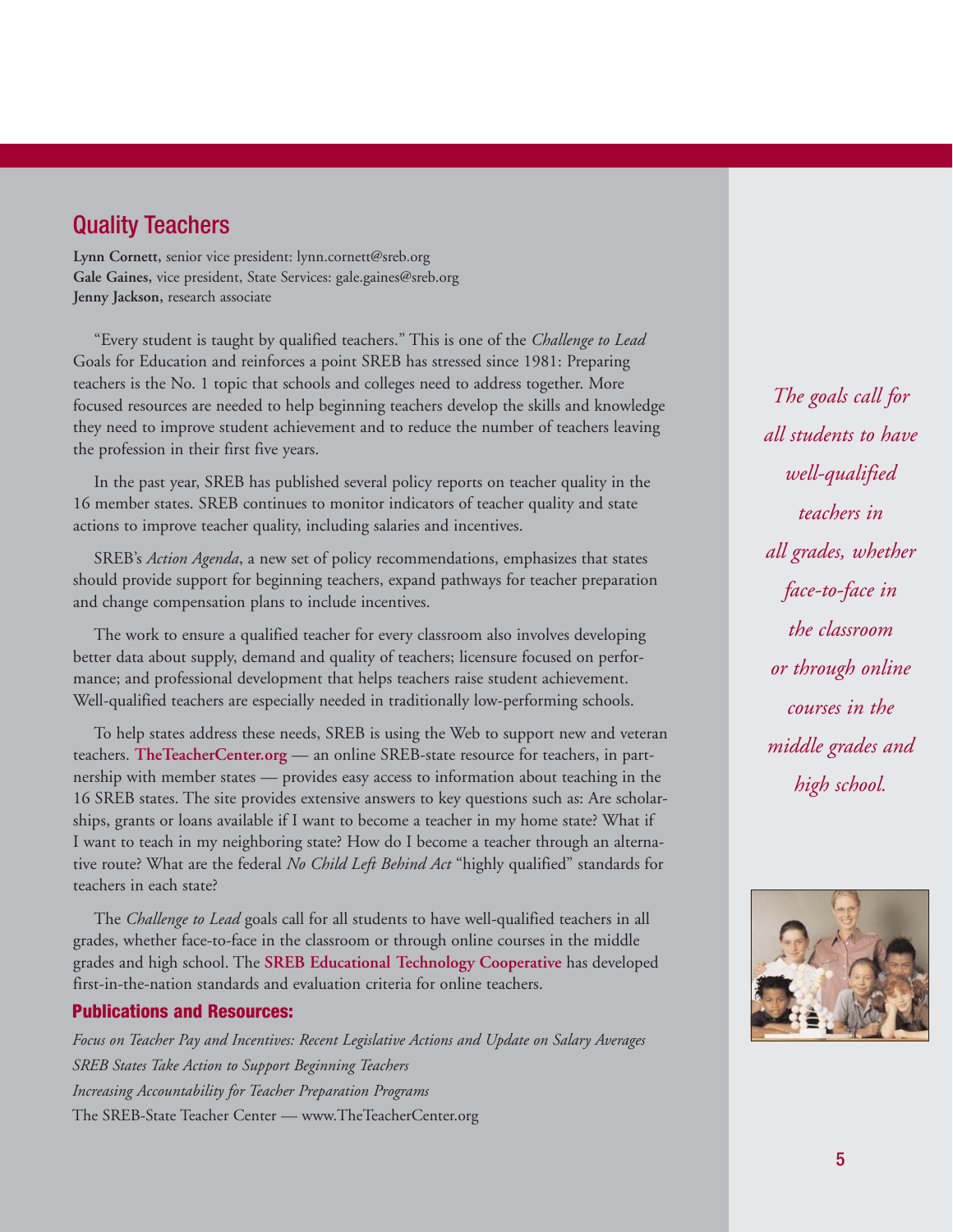# Educational Policies

Education Data Services

**Joe Marks**, director: joe.marks@sreb.org **Alicia Diaz,** assistant director: alicia.diaz@sreb.org

First published in 1956, the *SREB Fact Book on Higher Education* is celebrating its 50th anniversary. The *Fact Book* is one of the nation's most comprehensive collections of comparative data on higher education and is used throughout SREB states and across the country.

SREB publishes a print edition of the *Fact Book* every two years, and an interactive online edition is updated continually. The *Fact Book* includes more than 90 tables of detailed information on colleges and universities in SREB states, plus regional and national data. It provides statistics on college enrollment, progression, graduation rates, tuition and fees, student financial aid, funding and faculty compensation. It also contains important information on state demographic and economic trends. All 50 states are included in the online version in most cases. *Featured Facts* are reports that focus on higher education trends in each of the 16 SREB states, and periodic *Fact Book Bulletins* provide additional updates on key issues for policy-makers. The 50th anniversary edition of the *Fact Book* will be published in June 2007.

The **SREB-State Data Exchange** is the backbone of the *Fact Book* and compiles the most detailed and up-to-date comparisons on higher education in the region. Since 1969, the SREB-State Data Exchange has brought together higher education governing and coordinating boards in SREB states to produce comparative information critical to the work of the boards, governors' offices and legislative committees. State agency staff members meet each year to review the data and indicators, and to plan for new sets of data that can help state policy-makers monitor trends and improve higher education opportunities in SREB states. The annual survey now includes the nation's first and most detailed annual interstate profiles on e-learning.

The SREB Data Library was established in 1991 as one of the nation's first online education data centers. It contains all the databases used for the *Fact Book*, the reports in SREB's *Challenge to Lead* education goals series, and the SREB-State Data Exchange. All are updated regularly.

#### **Publications and Resources:**

*SREB Fact Book on Higher Education Featured Facts* (state-by-state reports from the *Fact Book*) *SREB-State Data Exchange Annual Statistics SREB-State Data Exchange Highlights SREB Fact Book Bulletins*

*The SREB-State Data Exchange is the backbone of the* SREB Fact Book on Higher Education *and compiles the most detailed and up-to-date comparisons on higher education in the region.*

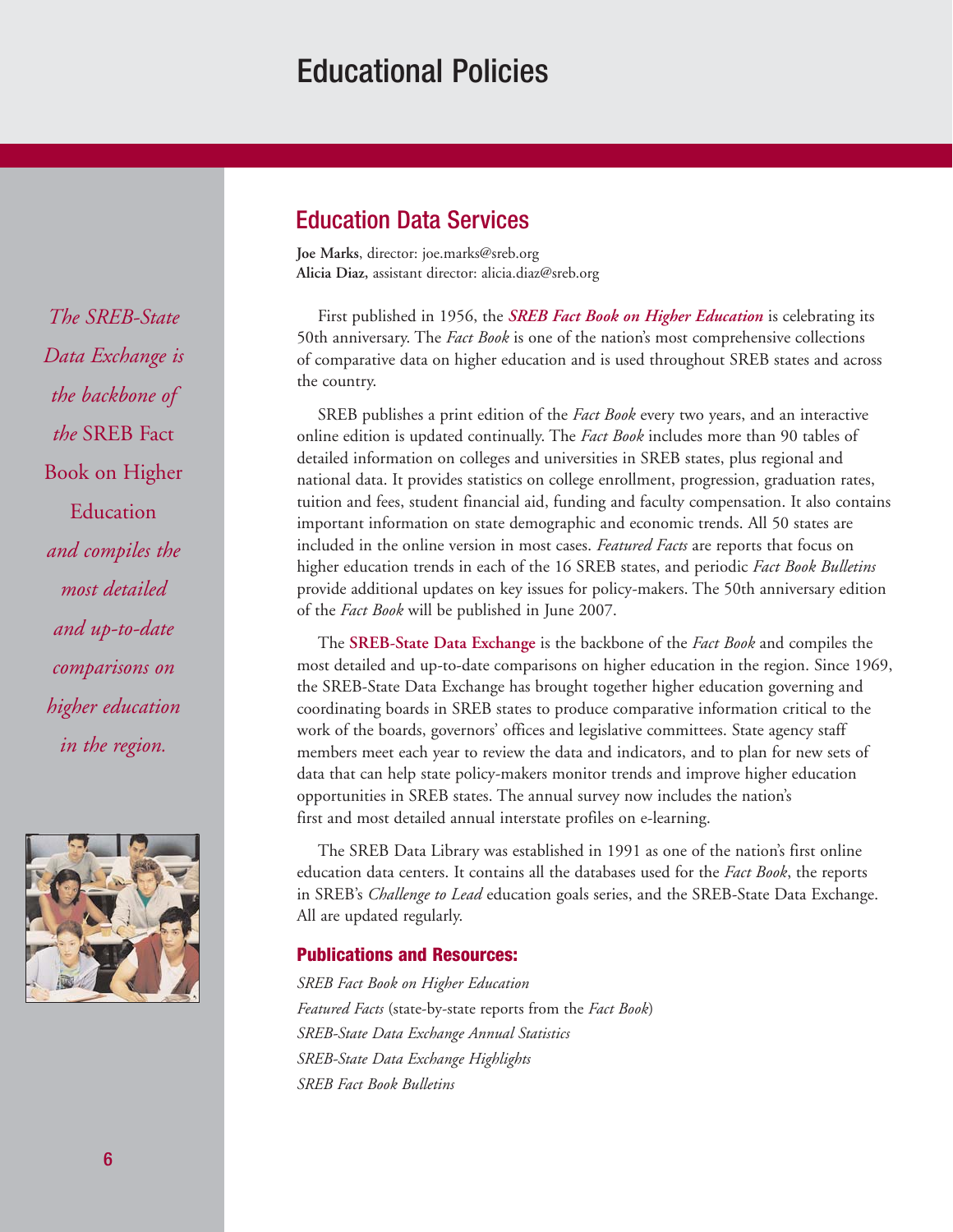## **SREB-State Doctoral Scholars Program**

**Ansley Abraham,** director: ansley.abraham@sreb.org **Bob Belle,** director, SREB-AGEP Doctoral Scholars Program: bob.belle@sreb.org **Walt Jacobs,** senior consultant: walt.jacobs@sreb.org **Melissa Koran,** program accounting and Institute coordinator: melissa.koran@sreb.org **Robbie Ouzts,** student services coordinator: robbie.ouzts@sreb.org

The **SREB-State Doctoral Scholars Program** in the past year celebrated two important milestones in its 14-year history. In its effort to increase the number of minority students who earn Ph.D.s and become college faculty members, the program celebrated its 300th Mark Musick Doctoral Scholar graduate, named for SREB's president emeritus. Also, for the first time, the number of Ph.D. graduates in the program exceeded the number of students enrolled.

The Doctoral Scholars Program provides financial support, professional development, mentoring and other services to doctoral students at colleges and universities across the region. The goal of the program is to reduce the severe shortage of minority Ph.D. graduates and college faculty across the nation, especially in SREB states. The program has helped more than 700 scholars to date. About 300 are currently pursuing Ph.D.s.

More than 75 percent of the program's graduates are employed on college and university campuses, and 16 are tenured professors. The program will surpass the 350th graduate mark in 2007, furthering its effort to be "more than a check and a handshake."

The National Science Foundation (NSF) and the Alfred P. Sloan Foundation currently support the program with more than \$3 million for scholars who participate in affiliated doctoral programs. At colleges and universities across the nation, SREB provides mentoring, networking and job search assistance to more than 300 scholars in NSF's Alliances for Graduate Education and the Professoriate (AGEP) programs. More than 200 Sloan scholars at 89 institutions also have received such services.

SREB was the lead host in 2006 for the **Compact for Faculty Diversity's 13th annual Institute on Teaching and Mentoring**, the nation's largest gathering of minority Ph.D. scholars and faculty mentors. It drew more than 1,000 participants to Miami for leadership and skills training, networking and job recruiting opportunities. Focusing on minority graduate education and faculty diversity, the Compact for Faculty Diversity comprises several regional, federal and foundation organizations, including SREB.

The SREB-State Doctoral Scholars Program continues to make progress, but much work remains in order to increase the number of minority faculty.

#### **Publications:**

*Capstone Graduates: The SREB-AGEP Doctoral Scholars Program Thirteen Years, 300 Graduates Investing in Future Faculty*



#### **The program boasts:**

- a retention/graduation rate of nearly 90 percent — more than double the national persistence rate for minority doctoral students.
- an average time-to-degree (Ph.D.) of less than five years.
- $\blacksquare$  that eight of 10 graduates work in an SREB state.
- nationwide recognition for excellence.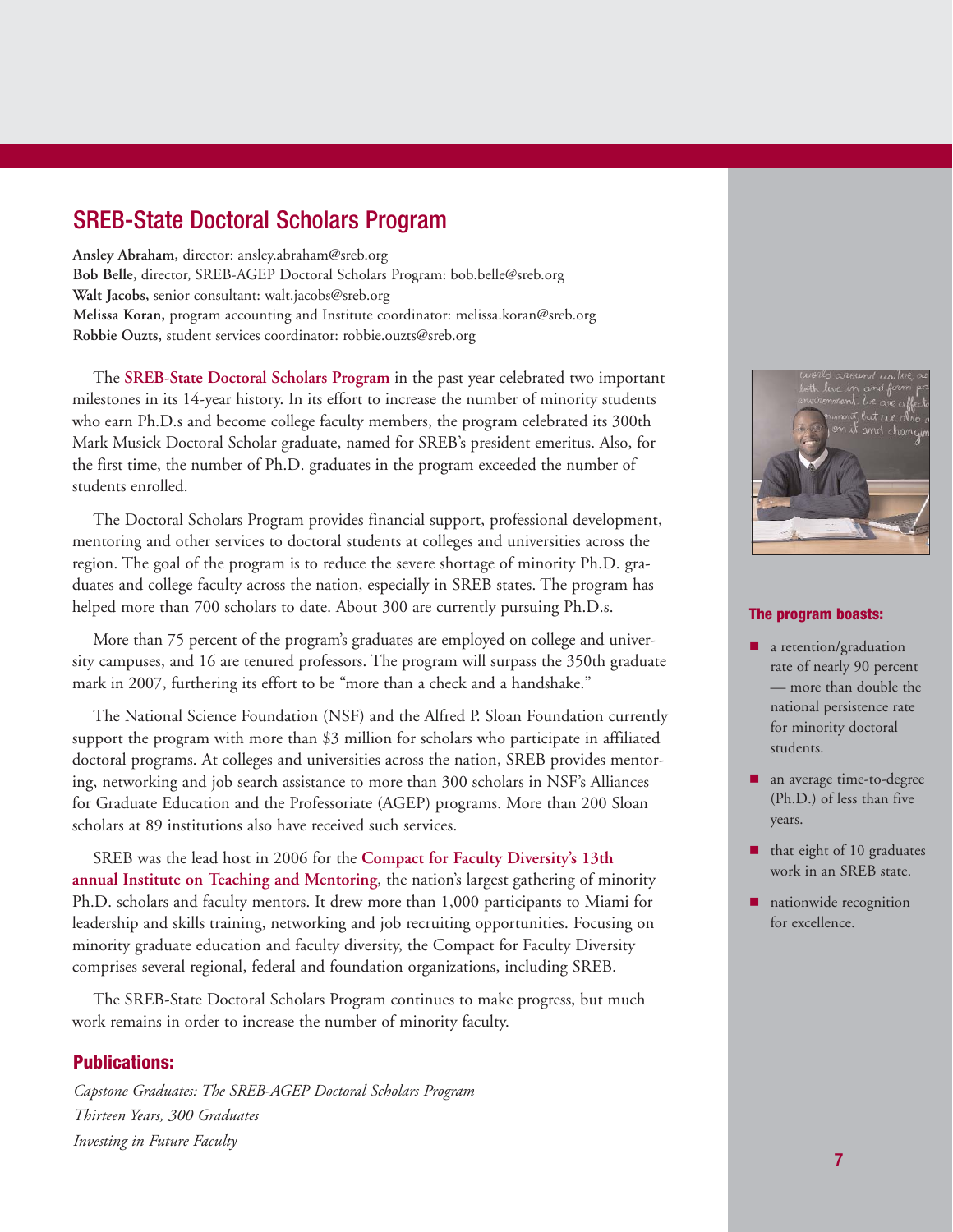# Educational Policies



*SREB has worked with several states to improve distance learning policies, conducted evaluations of state programs and worked with the Sloan Consortium to increase the participation of historically black colleges and universities in SREB states.*

## Distance Learning Policy Laboratory and the Adult Learning Campaign

**Bruce Chaloux**, director: bruce.chaloux@sreb.org

In the past year, **SREB's Distance Learning Policy Laboratory** continued to assist states and institutions in defining issues and promoting solutions to a number of policy barriers facing distance (or online) learners. SREB has worked with several states to improve distance learning policies, conducted evaluations of state programs, and worked with the Sloan Consortium to increase the participation of historically black colleges and universities in SREB states.

The **Adult Learning Campaign**, supported by a \$1 million grant from the Lumina Foundation for Education, formally ended in 2006. It helped SREB states find ways to increase educational opportunities for adults who want to earn a GED credential or pursue postsecondary certificates, diplomas or degrees.

Nearly 8 million adults ages 18 to 44 in SREB states did not have a high school diploma in 2000. Targeting these adults, the campaign developed an Adult Learning Policy Review Framework to strengthen state policies, participated in the Louisiana Adult Learning Task Force, created an Adult Learning Toolkit that became part of SREB's Go *Alliance* and College Access Marketing Web site, and prepared several reports and state profiles on adult learning, among other efforts.

Most recently, SREB has begun to focus on adult learners who have completed college courses but not a degree. With Louisiana leaders, SREB has begun a pilot program known as CALL (Continuum for All Louisiana Learners) to help these students earn associate's and bachelor's degrees. The project will include fast-track course work, prior learning assessments and online degree programs that require minimal or no work on campus. Strategies from the SREB Go *Alliance* will be used to develop a promotional campaign targeted at adults in 22 Louisiana parishes. SREB will use the results of this effort to help other SREB states create similar degree-completion programs.

### **Resources:**

The Adult Learning Campaign Web Site and Campaign Toolkit — www.sreb.org Adult Learning Profiles for SREB states — www.sreb.org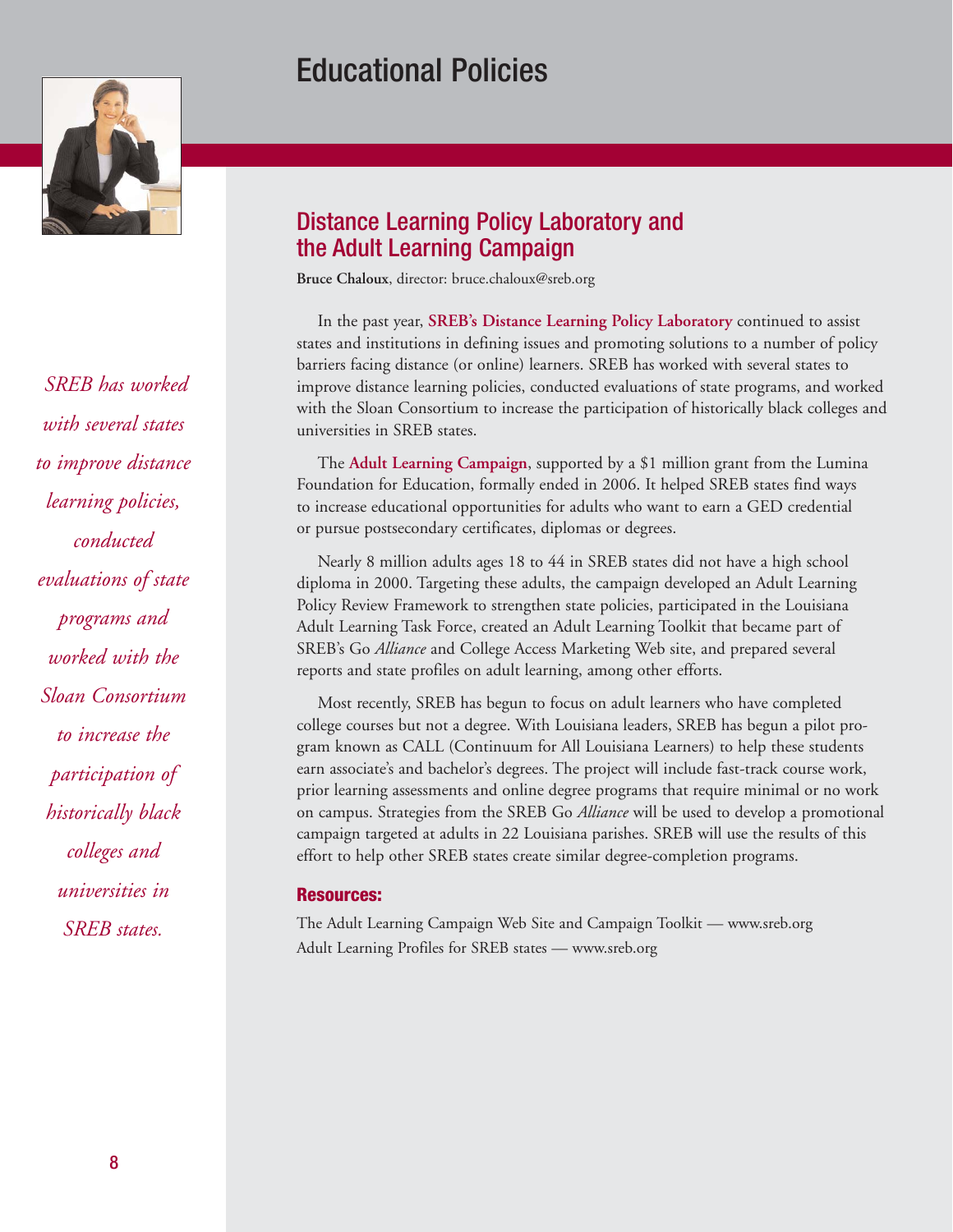### Electronic Campus

**Bruce Chaloux**, director: bruce.chaloux@sreb.org **Mary Larson**, associate director: mary.larson@sreb.org

Created in 1998, the SREB *Electronic Campus* is one of the nation's leading distance learning programs. It enables students throughout the 16 SREB states to pursue college studies online and across state lines. Partnering with colleges and universities from all SREB states, including public and independent institutions, the *Electronic Campus* provides access to nearly 20,000 credit courses and 650 degree programs. A variety of online tools and services are available to help online learners, particularly adult learners.

In the past year, three states have arranged for SREB to "host" their entire online catalog of courses. The Louisiana Board of Regents' Electronic Campus, the Online Colleges of Oklahoma and Texas Distance Education are fully integrated with SREB's *Electronic Campus*. Several other states have adopted or are following SREB's database structures for course and program information.

A related effort, the **SREB-State Teacher Center (TheTeacherCenter.org)** is a convenient "one-stop shop" of online resources for the more than 2.2 million educators in the 16 SREB states. TheTeacherCenter.org integrates with the *Electronic Campus* to give teachers and prospective teachers easy, anytime access to professional development courses, details on financial aid, teacher licensure and certification requirements, information on how to become "highly qualified" under federal law, practice "testlets" for the Praxis™ II Subject Matter exams, and other resources. A Web-based promotional campaign targeted to teachers was launched in fall 2006. The first of its kind for SREB, it increased daily visits to the site from about 12,000 to more than 95,000 during the campaign.

SREB's innovative Visiting Electronic Student Authorization (VESA) rapid admisions/ registration system for online learners continued to expand, with a pilot initiative for Florida educators planned for launch in summer 2007.

In the past year, SREB also was recognized for its leadership in the "Sloan Semester," using the *Electronic Campus* infrastructure and the VESA system to help students affected by the 2005 hurricanes to continue their studies. SREB received an award from the Western Interstate Commission on Higher Education and a 2006 Irving-Barrier Buster Award from the American Distance Education Consortium for the effort.

#### **Publications and Resources:**

*Making the Grade: Online Learning in the United States, 2006 — Southern Edition The Electronic Campus —* www.ElectronicCampus.org The SREB-State Teacher Center *—* www.TheTeacherCenter.org *EC* Initiatives *—* www.ecinitiatives.org

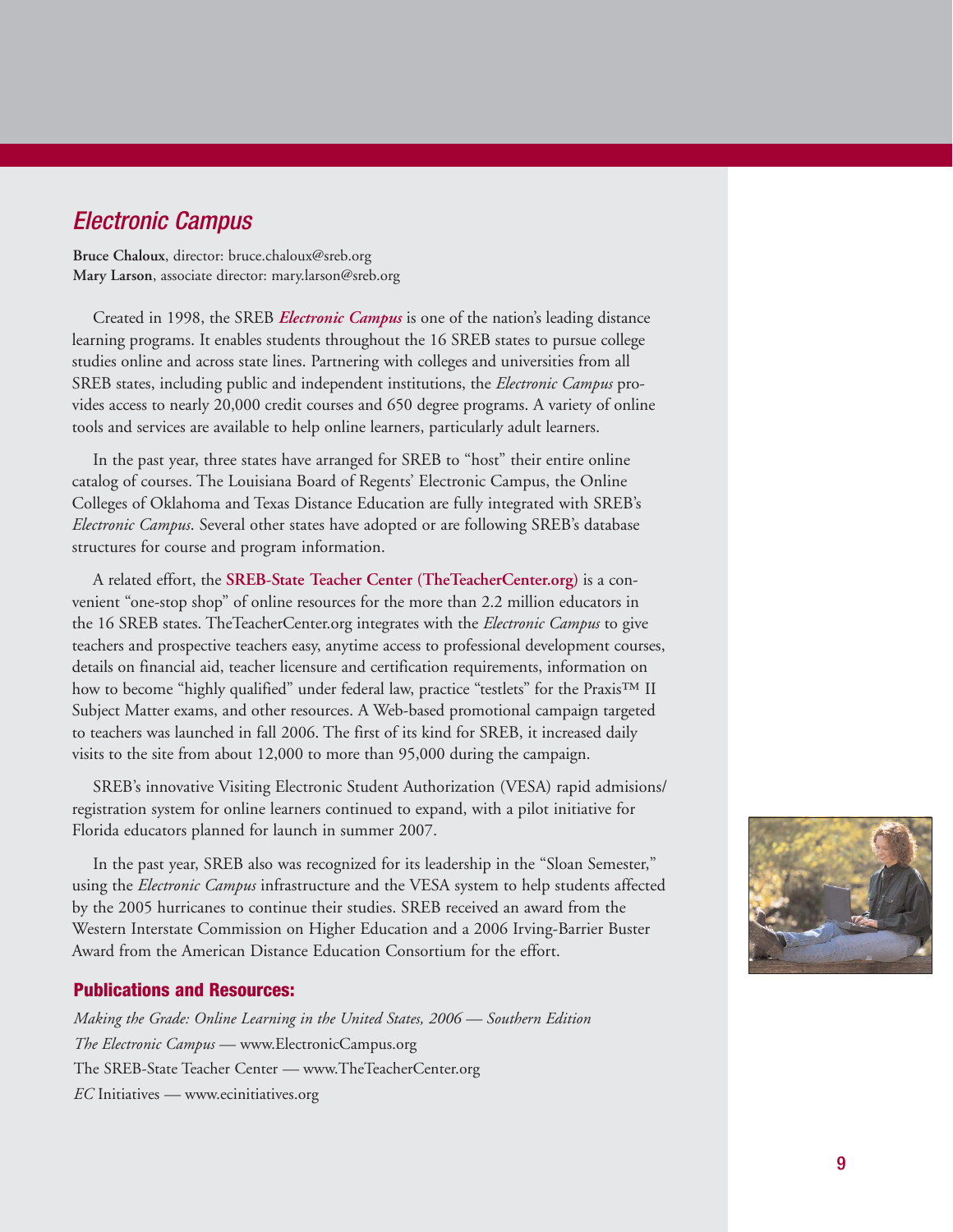# Educational Policies

## Educational Technology Cooperative

**Bill Thomas**, director: bthomas@sreb.org **Audrey DeVoe**, research assistant: audrey.devoe@sreb.org **Michael Murray**, associate director: michael.murray@sreb.org **June Weis**, research associate: june.weis@sreb.org

The SREB **Educational Technology Cooperative**, now in its 12th year, brings together state K-12 and postsecondary coordinating and governing boards from the 16 SREB states to address educational technology issues at every education level. More than three dozen state agencies participate in this one-of-a-kind, multistate program.

The **SREB-State Virtual Schools** initiative is helping more states create and improve the quality of online learning in middle grades and high schools. Most SREB states now provide at least some Web-based academic courses. Continued rapid growth is expected. With support from the BellSouth Foundation, SREB has published several landmark reports on virtual learning in the past year, including the nation's first *Standards for Quality Online Teaching* and *Standards for Quality Online Courses*. These reports received national news coverage and are used regularly by state policy-makers and educators.

The **SREB-SCORE** (Sharable Content Object Repositories for Education) initiative was launched in 2007 to improve the quality of digital learning course content. SREB-SCORE will provide teachers and professors with an extensive library of digital classroom tools that they can share across state borders. Thirteen K-12 and postsecondary state education agencies have joined SREB-SCORE, which is working on a training guide for teachers and faculty in the use and development of digital learning content.

**EvaluTech**, another Cooperative initiative, gives teachers free, up-to-date and reliable resources for their classrooms and their own training. Teachers who click on EvaluTech at www.sreb.org gain access to more than 11,000 reviews of recommended software; Web resources in language arts, mathematics, social studies and science; links to lesson plans and practical teaching examples; technology resources for students with disabilities; and links to online learning and professional development resources.

The **Multi-State Online Professional Development** (MOPD) initiative provides training for leaders of online professional development and supports the sharing of course content among participating states. MOPD works with all SREB states and has helped nine states begin online training for teachers.

### **Publications and Resources:**

*Checklist for Evaluating Online Courses Standards for Quality Online Courses Online Teaching Evaluation for State Virtual Schools Cost Guidelines for State Virtual Schools Standards for Quality Online Teaching* 

*SREB standards for online teaching and courses received national news coverage and are used regularly by state policy-makers and educators.*

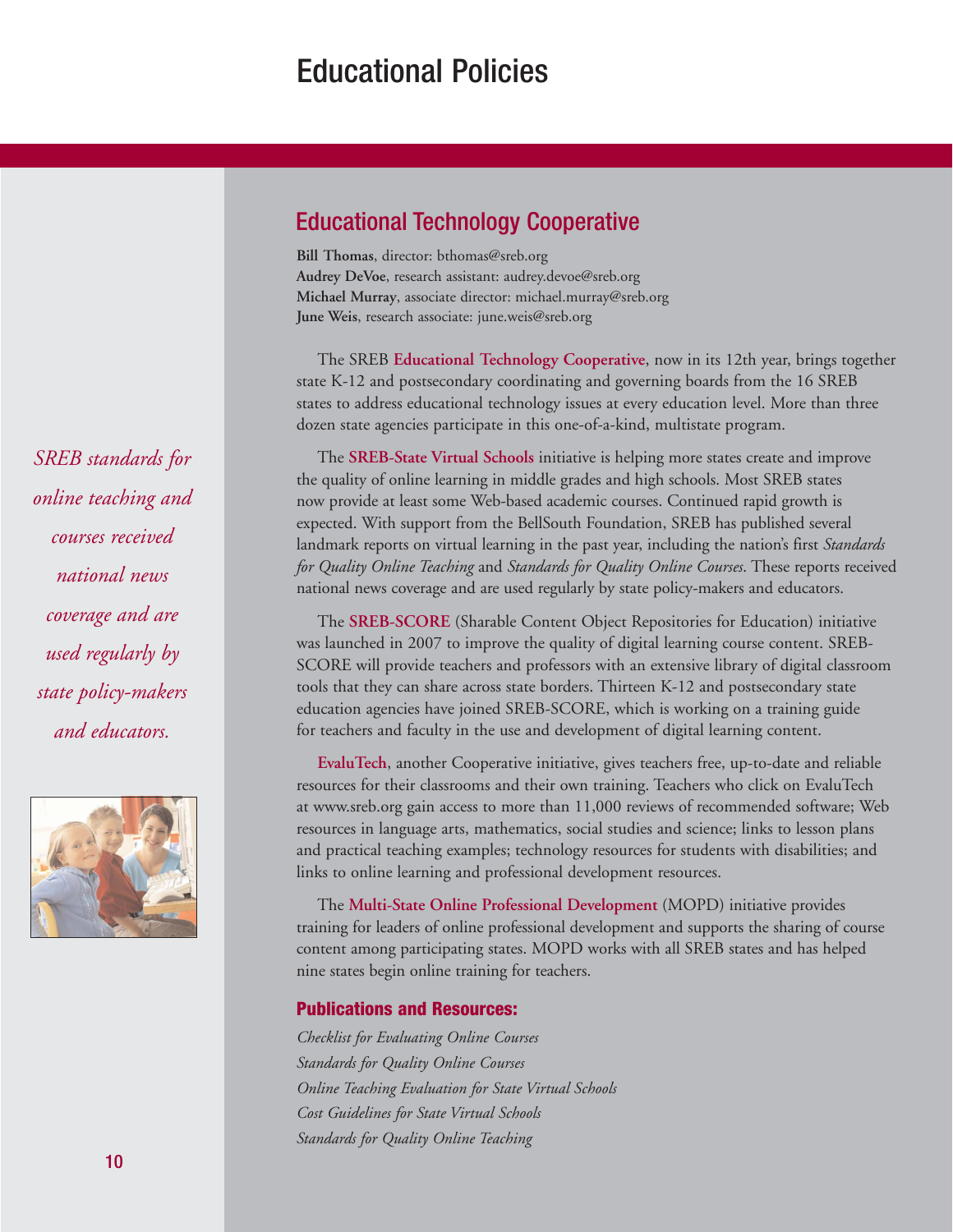### 11

State Services

**Gale Gaines**, vice president, State Services: gale.gaines@sreb.org **Jeffrey Grove**, research associate: jeffrey.grove@sreb.org

Serving member states is at the heart of SREB's work. Staff members in **State Services** are often SREB's initial link to executive and legislative officials and staff in the 16 SREB states. As part of SREB's commitment to help policy-makers accurately analyze trends and topics, staff members respond to questions with timely, concise information, and they prepare reports on pressing issues.

The annual series of *Legislative Reports* follows events in the 16 state legislatures, and the *Legislative Briefing* summarizes final legislative and budget actions. These reports are shared with state leaders and are available on the SREB Web site.

State Services also works closely with the SREB Legislative Advisory Council, which is composed of state senators, representatives and delegates from all SREB states. Among recent actions, SREB helped Legislative Advisory Council members to focus on the development of state policies to help more students make successful transitions from each level of education to the next; to close achievement gaps among students; to ensure that more students complete high school and college and are ready for a career; and to follow best practices as states develop virtual (or online) schools.

State Services staff made several presentations to legislative and educational groups, coordinated SREB's annual Legislative Work Conference and meetings of the Legislative Advisory Council and legislative- and executive-branch staff, and assisted with preparations for the Annual Meeting of the SREB Board. Staff members also supported SREB's work on the *Challenge to Lead* goals.

At times, State Services coordinates other meetings and efforts in response to continuing and emerging issues. SREB, for example, helped states develop policies on issues relating to the use of high school assessments as a part of graduation requirements. Another effort brought together policy-makers and staff from states with recent or impending court decisions on school finance. These activities exemplify interstate sharing, the cornerstone of SREB.

### **Publications:**

*Legislative Report* series *Legislative Briefing Focus on Teacher Pay and Incentives: Recent Legislative Actions and Update on Salary Averages State Notes Focus on State Policies Limiting Excess Undergraduate Credit Hours*

*As part of SREB's commitment to help policy-makers accurately analyze trends and topics, staff members respond to questions with timely, concise information, and they prepare reports on pressing issues.*

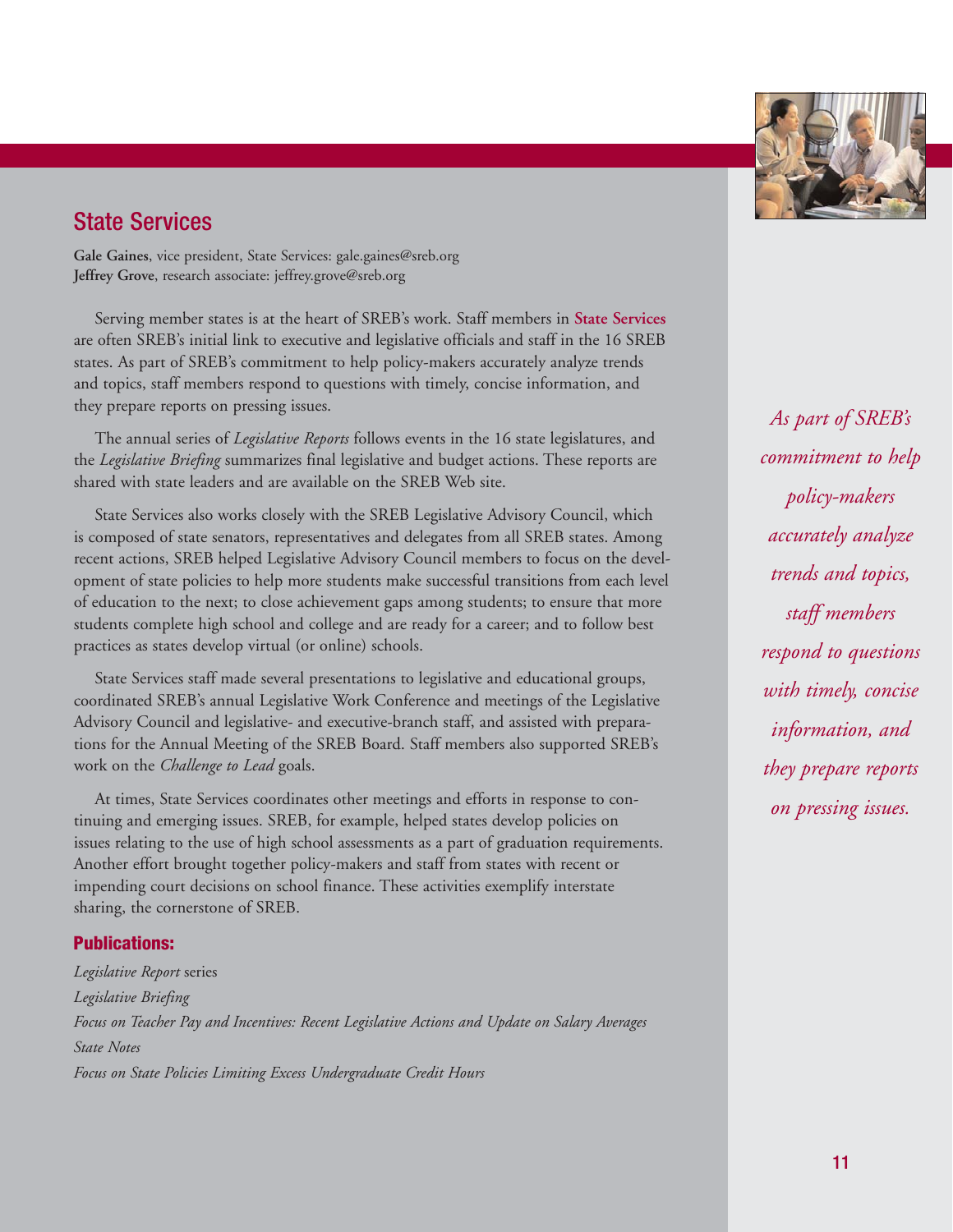# High Schools That Work

**Gene Bottoms**, senior vice president: gene.bottoms@sreb.org

*High Schools That Work (HSTW)* is SREB's school improvement program and the nation's largest effort to combine rigorous academic courses and modern career/technical studies to raise student achievement. About 1,150 high schools in 32 states, including all 16 SREB states, are using *HSTW*.

In the past decade, *HSTW* has received national recognition for effectiveness in helping schools improve student achievement. *HSTW* has been cited for its program design, its blend of rigorous academics with career/technical studies, its emphasis on using data to guide improvement, its national staff development opportunities and its on-site assistance to schools.

States support the Goals and Key Practices of *HSTW* through legislation, policies and resources designed to help schools improve. South Carolina has selected *HSTW* as its program of choice for high school reform, and more than 100 schools in the state have adopted it. Texas leaders are working with *HSTW* to improve career/technical education. Ohio has made *HSTW* a statewide focus, dedicating \$4 million and 10 full-time employees to *HSTW* schools. The Ohio state education superintendent credits *HSTW* with helping many schools raise achievement, and Ohio outperformed the 31 other *HSTW* states in the percentage of *HSTW* schools that made major test-score gains in 2006.

After a quarter-century of work with schools to raise student achievement, *HSTW* has developed an enhanced design that emphasizes students' middle-grades-to-highschool and high-school-to-college-and-career transitions. Four states are implementing the enhanced design to raise achievement and graduation rates: Kentucky, Ohio, Texas and West Virginia.

*HSTW* also is working with nearly 400 career/technology centers in 12 SREB states to implement *Technology Centers That Work (TCTW)*.

*HSTW* regularly measures students' academic progress. In 2006, *HSTW* assessed 62,000 high school seniors using National Assessment of Educational Progress (NAEP) referenced tests in reading, mathematics and science. High school seniors and teachers also completed surveys about their educational experiences. In addition, *HSTW* surveyed 11,000 ninth-graders at 128 high schools to monitor their specific school experiences. In spring 2007, *HSTW* sent follow-up surveys to the seniors who had participated in the 2006 assessment, checking their college/career experiences one year after graduation. Panels of state, district and school stakeholders are guiding the development of new *HSTW* tests to align with new NAEP frameworks and to measure students' collegeand career-readiness. *HSTW* held a national workshop to help states and schools make improvements based on 2006 test results.

The 20th Annual *HSTW* Staff Development Conference, held in July 2006 in Orlando, Florida, attracted about 8,000 middle grades and high school educators. *HSTW* held 17 other workshops for 4,150 educators in the past year and made 115 school improvement visits. In August 2006, *HSTW* held a state leadership forum to examine the role of career/technical studies in raising high school graduation rates.

### National Acclaim

AII

- The National Center for Career and Technical Education praised *HSTW* in March 2007 as an invaluable network of schools with a strong mission to improve academic and career/ technical education.
- The U.S. Department of Education cited *HSTW* in 2006 for having preliminary evidence that its design helps improve student achievment.
- The Mid-Atlantic Comprehensive Center and the Appalachia Regional Comprehensive Center commended the experience, expertise and mission of *HSTW* in working with states to improve schools.
- In 2006, University of Pennsylvania researchers concluded that *HSTW* clearly creates changes in school structure and organization.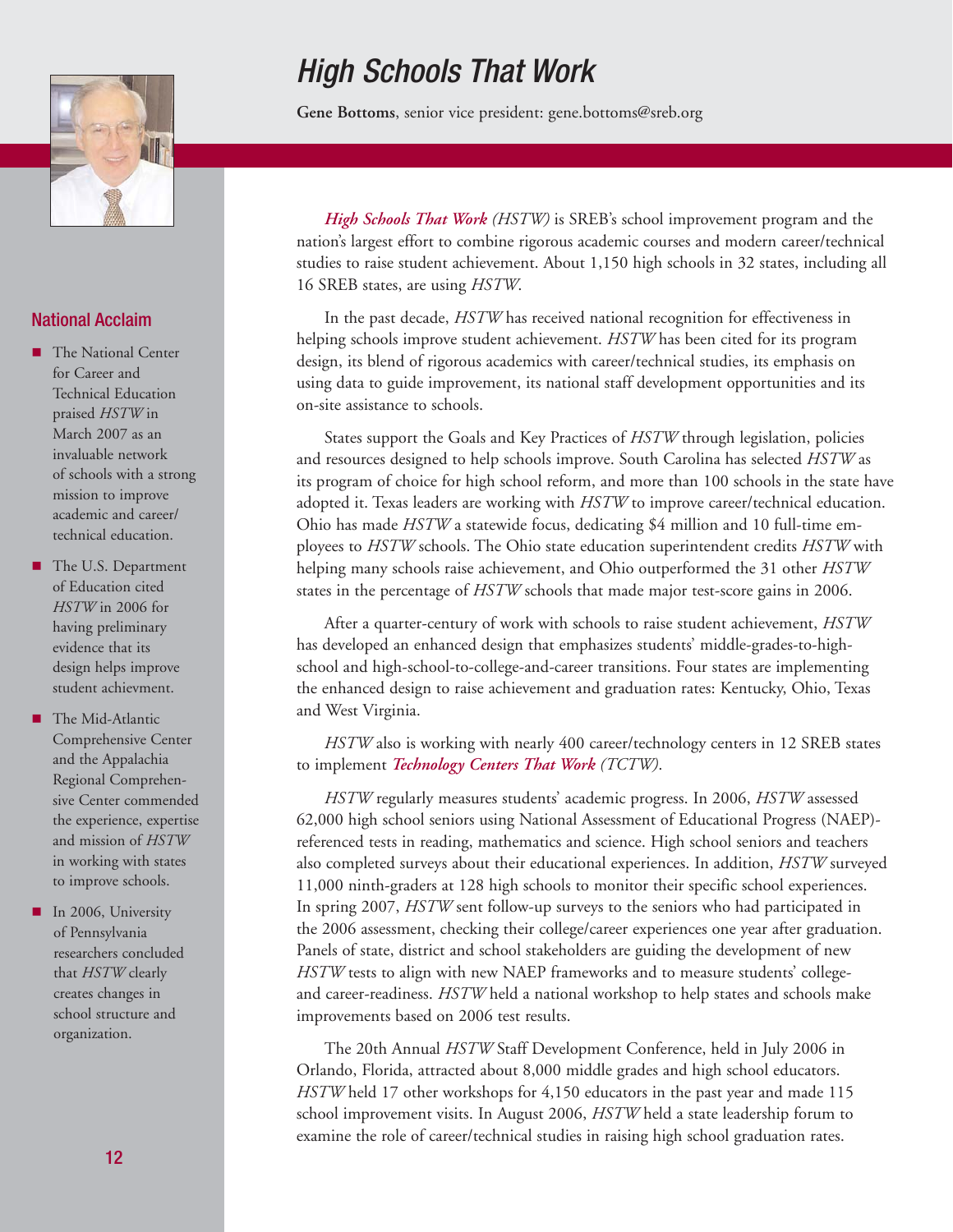### High Schools That Work Contracted Schools Network

**Rhenida Rennie**, director: rhenida.rennie@sreb.org

The *High Schools That Work (HSTW)* **Contracted Schools Network** provides traditionally low-performing schools and school districts with a school improvement model designed to improve student achievement and build a culture of continuous progress. The Contracted Schools Network includes 100 schools, plus seven additional school districts with a total of 26 schools, funded by federal or state grants or by the districts. Nineteen *HSTW* school improvement specialists work with the schools and districts to implement the *HSTW* framework, training school leaders and teachers, monitoring school improvement plans, arranging customized workshops, and instilling new instructional techniques.

In the past year, *HSTW* school improvement specialists made 40 technical review visits to schools and provided each school with comprehensive reports and two or more workshops on topics important to local school improvement work. The network also conducted school improvement audits for three school districts and recommended strategies for improvements.

Students at 41 contracted schools participated in the *HSTW* Assessment in both 2004 and 2006, and 18 of those schools showed improvement in reading, mathematics and science.

### Making Middle Grades Work

**Toni Eubank**, director, *MMGW* State Network: toni.eubank@sreb.org **Anna Marie Farnish**, director, *MMGW* Contracted Schools Network: annamarie.farnish@sreb.org **Steve Broome**, director, State Development for High School and Middle Grades: steve.broome@sreb.org **Barbara Moore**, associate director, *Making Middle Grades Work:* barbara.moore@sreb.org

The *Making Middle Grades Work (MMGW)* program helps middle grades schools raise student achievement. In the past academic year, *MMGW* served 286 schools, including 227 that joined through state education agencies in 12 of the 16 SREB states, plus Idaho, Ohio and South Dakota.

Forty-five schools in 10 states used federal Comprehensive School Reform grants to take part in *MMGW*. Fourteen other schools and districts on their own sought SREB's help in preparing middle grades students for high school. *MMGW* held 34 in-school workshops this year.

Twenty Alabama schools joined *MMGW* in the past 18 months as part of the new Alabama Middle School Improvement Initiative, which named *MMGW* its approved model. With the help of *MMGW*, Alabama is holding regional workshops focused on helping teachers align curriculum and instruction to nationally recognized academic standards.

Interest is rising in *Making Middle Grades Work* strategies for entire school districts. Many districts use state and local funds to contract with SREB to help schools implement *MMGW*. Of the 15 most improved schools in the *MMGW* network, six averaged a 23 percent increase in the number of students achieving the *MMGW* mathematics goal. Data from the SREB Middle Grades Assessment in 2004 and 2006 reveal that schools that implement the *MMGW* Key Practices show significant improvements in student achievement, regardless of students' socioeconomic status.

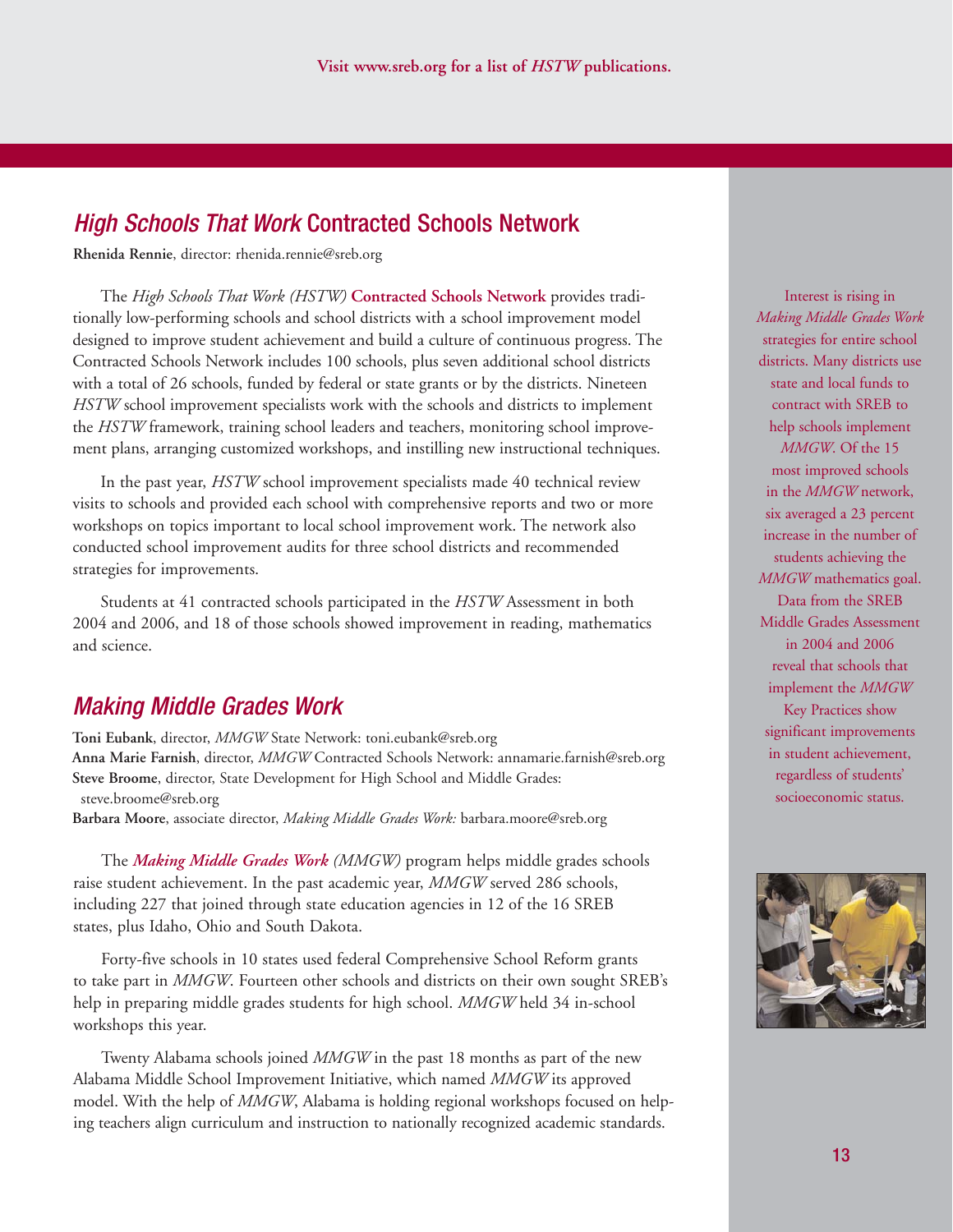# High Schools That Work



States are putting information from the transitions forums to work. For example, Kentucky has reworked its high school graduation requirements and convened task forces to delve into the issues of remedial studies and dual enrollment.

### Partnership to Build State Capacity

**Yvonne Thayer**, director, Leadership Development: yvonne.thayer@sreb.org

This project is a partnership of SREB's *High Schools That Work* (*HSTW*), the Appalachia Regional Comprehensive Center (ARCC) at Edvantia, and the Mid-Atlantic Comprehensive Center (MACC) at The George Washington University. It aims to build the capacity of state education agencies to help traditionally low-performing schools as required by federal law. The program uses research and best practices developed through *HSTW* and *Making Middle Grades Work* (*MMGW*).

In the past year, SREB provided eight leadership training sessions to state-level school improvement consultants in North Carolina and Virginia. The consultants will work with educators in struggling schools on a variety of improvement strategies.

SREB also created a Data Use Protocol for states to use during technical assistance visits to low-performing schools.

For a second year, SREB partnered with ARCC and MACC to sponsor a forum for state leaders on the transition from the middle grades to high school.

SREB also worked with states to build the capacity of schools and districts to meet accountability requirements. SREB assisted Delaware in working with school districts on ways to increase students' readiness for high school, college and careers.

## High School to College and Careers Transitions Initiative

**Ann Benson**, director

**Marna Young**, director, Research for School Improvement: marna.young@sreb.org

This two-year initiative helps states take action to increase students' knowledge and skills so they can graduate from high school better prepared for college and career training.

In the past year, *HSTW* held state forums on this crucial subject in Alabama, Georgia, Texas, Hawaii and Montana. Fifteen states have had forums in the past two years. Sponsored by SREB and the League for Innovation in the Community College, and supported by the U.S. Department of Education, the forums drew leaders from postsecondary education, businesses, state legislatures, state education boards and education agencies, and local districts and schools.

Several key challenges for states were identified at the forums, including: the high percentage of college students requiring remediation and the need to strengthen the 12th grade; the lack of college- and career-readiness standards in most states; the need to prepare teachers to help students meet such standards; the lack of effective dual enrollment policies; and completion rates at two- and four-year colleges.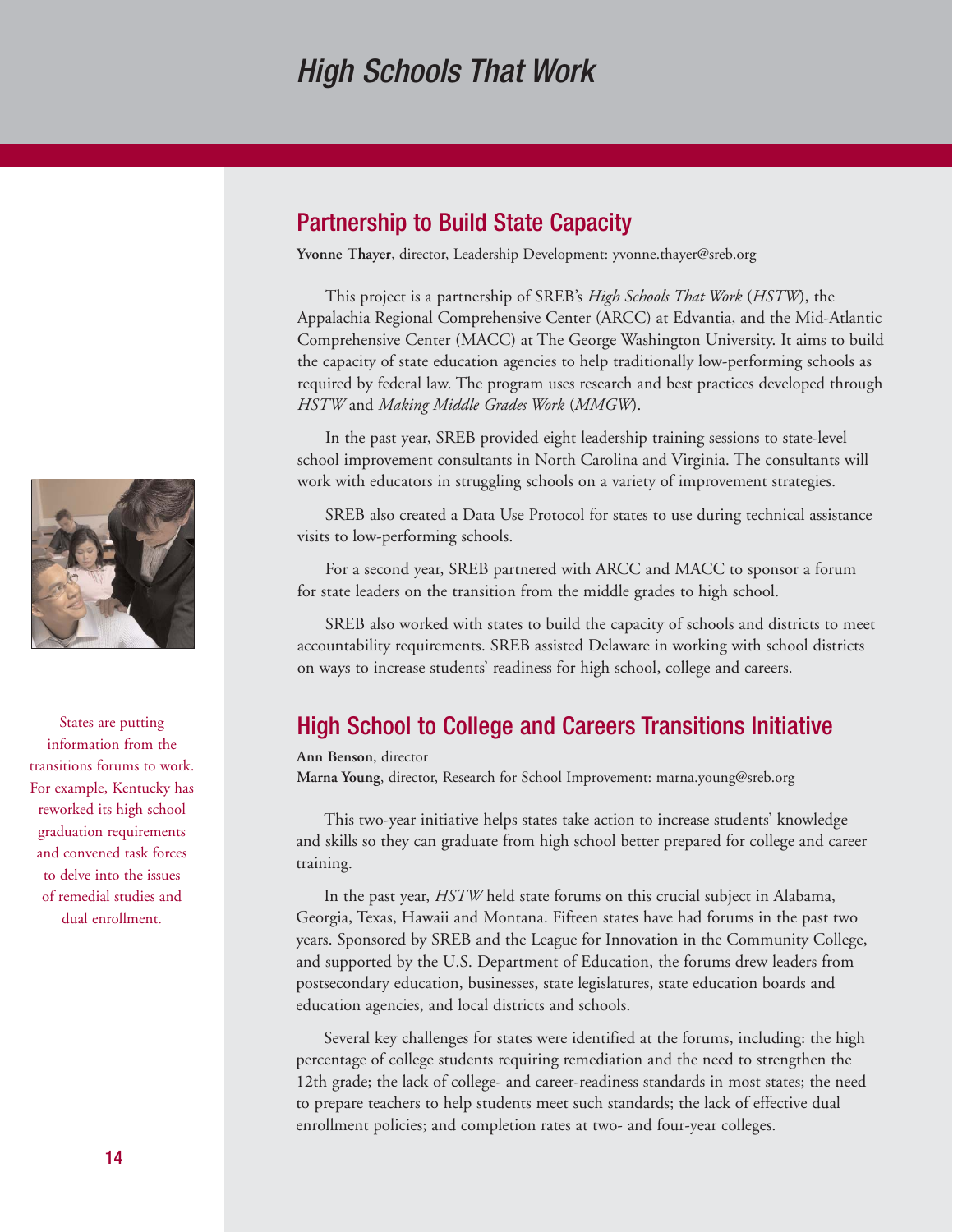## Supporting Transitions from Middle Grades to High School and High School to Postsecondary Studies and Careers

**Janie Smith**, director

This SREB project focused on students' critical transitions from the middle grades to high school and from high school to college and careers. The project was supported by a three-year U.S. Department of Education grant that ended in March 2007. Twenty-seven high schools and 17 middle grades schools participated.

SREB developed and pilot-tested two intensive transitional courses in English/language arts and mathematics for 12th-graders who fail to score at the college-ready level as determined by local community colleges. Preliminary analyses of college-placement test data show that many students who complete the transitional courses can avoid remedial courses in college: 63 percent of students in the study met the reading-readiness standard, while 85 percent met the writing standard and 50 percent met the mathematics standard.

SREB provided leadership development and capacity-building experiences for school leaders whose campuses were involved in the transitions project. Schools received on-site training to help teachers improve reading and writing in all courses and to blend academic and career/technical studies. High schools in the project saw more students meet the reading goal on the 2006 *HSTW* Assessment, moving toward proficiency.

## Texas High School Initiatives

**Scott Warren**, director: scott.warren@sreb.org

SREB collaborates with the Texas Education Agency, the U.S. Department of Education's Region XIII Education Service Center and the Communities Foundation of Texas (an intermediary for the Bill & Melinda Gates Foundation) in efforts to raise the academic achievement of Texas students. Five full-time SREB consultants in Texas and two SREB staff members in Atlanta work on the Texas High School Project and the Texas Enhanced *High Schools That Work* Network.

**The Texas Enhanced** *HSTW* **Network** is SREB's first effort with a state education agency to provide broad support for schools implementing the *HSTW* design. The network began in 14 high schools with grants from the Texas Education Agency, which had contracted with SREB for school improvement support.

SREB/*HSTW* consultants conducted audits of school and classroom practices at each school and assisted teachers and school leaders in developing action plans. SREB also held workshops to help teachers and leaders develop plans for improving literacy across the curriculum and improving mathematics instruction. Consultants continue to work closely with schools to help teachers increase academic rigor by aligning curriculum and instruction to college- and career-readiness standards.



SREB developed two intensive catch-up courses to prepare students for ninth-grade English and Algebra I. Eighty percent of students who completed the English course showed improvement in reading. Ninety-two percent who completed the mathematics course later took Algebra I and passed.

With the support of *High Schools That Work*, Texas schools have made significant progress:

- Akins High School in Austin developed a ninth-grade academy and four career-themed small learning communities for grades 10-12.
- Bel Air High School in El Paso supported teachers weekly in aligning assignments to grade-level standards.
- North Side High School in Fort Worth dramatically increased parent involvement.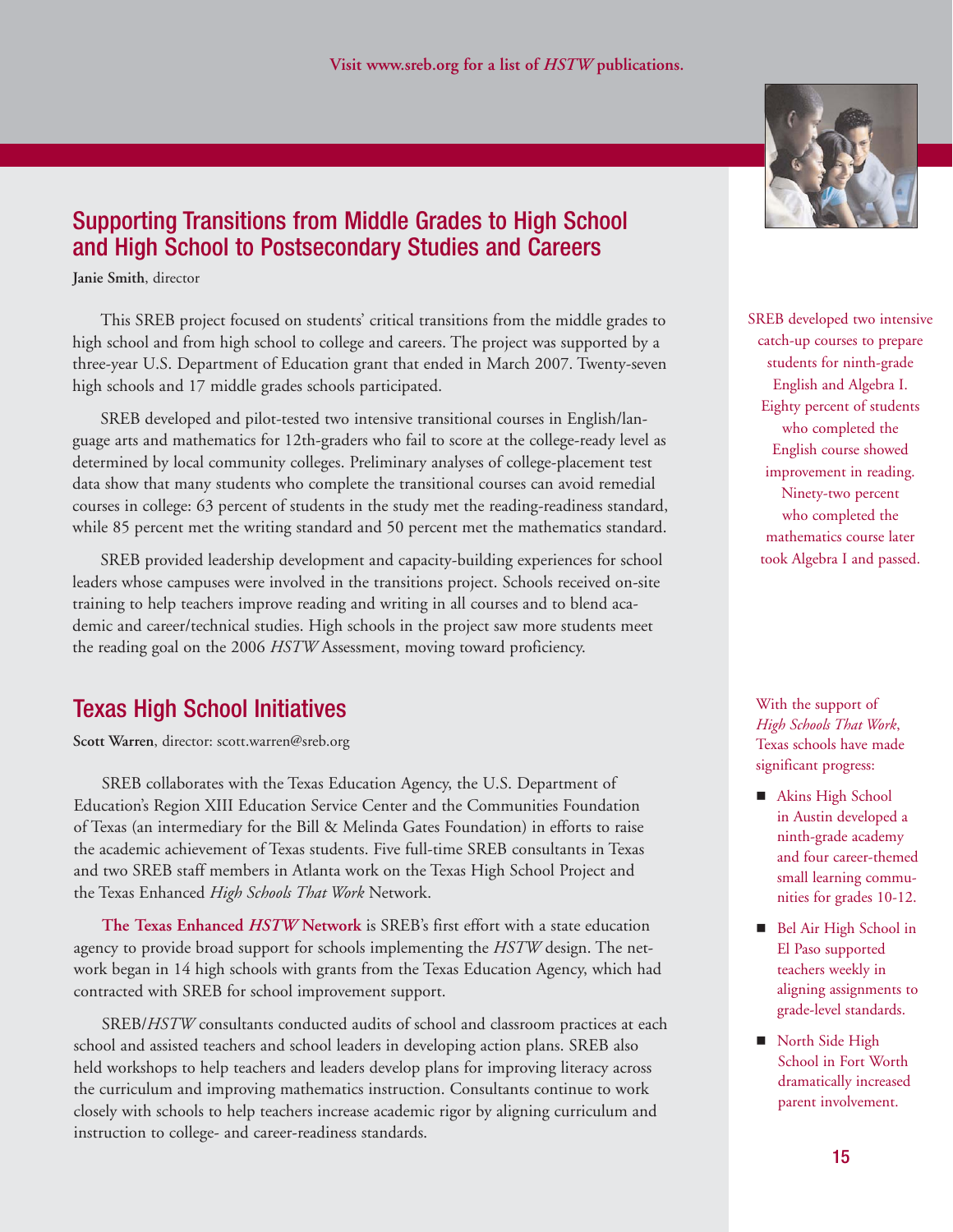# High Schools That Work



Services SREB provided in the Urban Network include:

- Leadership training for educators in every middle grades and high school in the Little Rock, Arkansas, school district on "Getting Students to Proficiency Through Looking at Teacher Assignments and Student Work."
- Leadership training for all middle grades and high schools in Bibb County, Georgia, on "Creating a High-Performance Learning Culture and Using Data to Lead Change." The training included followup coaching to help school leaders raise student achievement.
- Training for science teachers from the Atlanta and DeKalb County, Georgia, school districts in writing standardsbased instructional units for physical science and biology — two courses with high failure rates.

## Urban Network of High Schools That Work Sites

**Linda Dove**, director, Urban Initiatives: linda.dove@sreb.org

The *HSTW* **Urban Network** provides 106 schools in 14 school districts with technical assistance, coaching and site-specific training customized for schools and districts. *HSTW* conducted 16 technical review visits to urban schools in the past academic year.

The network's Urban Council convened 93 representatives from nine school districts to share successes and challenges during a two-day meeting in February 2007. In the past year, SREB worked with school districts on standards-based instructional units to help infuse state academic standards into classroom teaching.

The Urban Network also aided schools in implementing ninth-grade, standardsbased instructional units designed to equip middle-grades students with the skills they need for success in college-preparatory high school English and Algebra I. Every high school in the DeKalb County, Georgia, school district adopted the mathematics unit, along with other schools in Georgia, Mississippi and Arkansas. The Charles Stewart Mott Foundation funded 10 days of coaching by school improvement consultants for schools adopting the standards-based courses.

## Project Lead The Way

**Carolyn Helm**, director: carolyn.helm@sreb.org

SREB's partnership with the national, nonprofit organization **Project Lead The Way** (PLTW) provides about 550 middle grades and high schools in SREB states with engineering-related courses. PLTW's mission is to help students take courses that lead to an engineering degree. PLTW's nationally recognized science, technology, engineering and mathematics (STEM) curriculum helps students prepare for college-level study in engineering technology and related fields. More than 2,000 middle grades and high schools in 47 states will teach the PLTW pre-engineering curriculum in fall 2007. About 140 schools in SREB states joined PLTW in fall 2006, and 85 schools are joining in 2007. Hundreds of teachers will gather at 28 colleges and universities this summer for two weeks of PLTW curriculum training.

SREB states' support for PLTW continues to grow. Kentucky assists seven schools and West Virginia four schools, respectively, in offering the program. Texas pays for training and software to support PLTW in its schools. A pilot program of high school study in biomedical sciences will begin in several SREB states in fall 2007.

High school students who took PLTW courses and four years of mathematics and science scored at high levels on those subjects on an SREB exam aligned with the National Assessment of Educational Progress (NAEP). PLTW courses, coupled with rigorous mathematics and science, may be among the nation's best strategies for engaging students in higher-level study.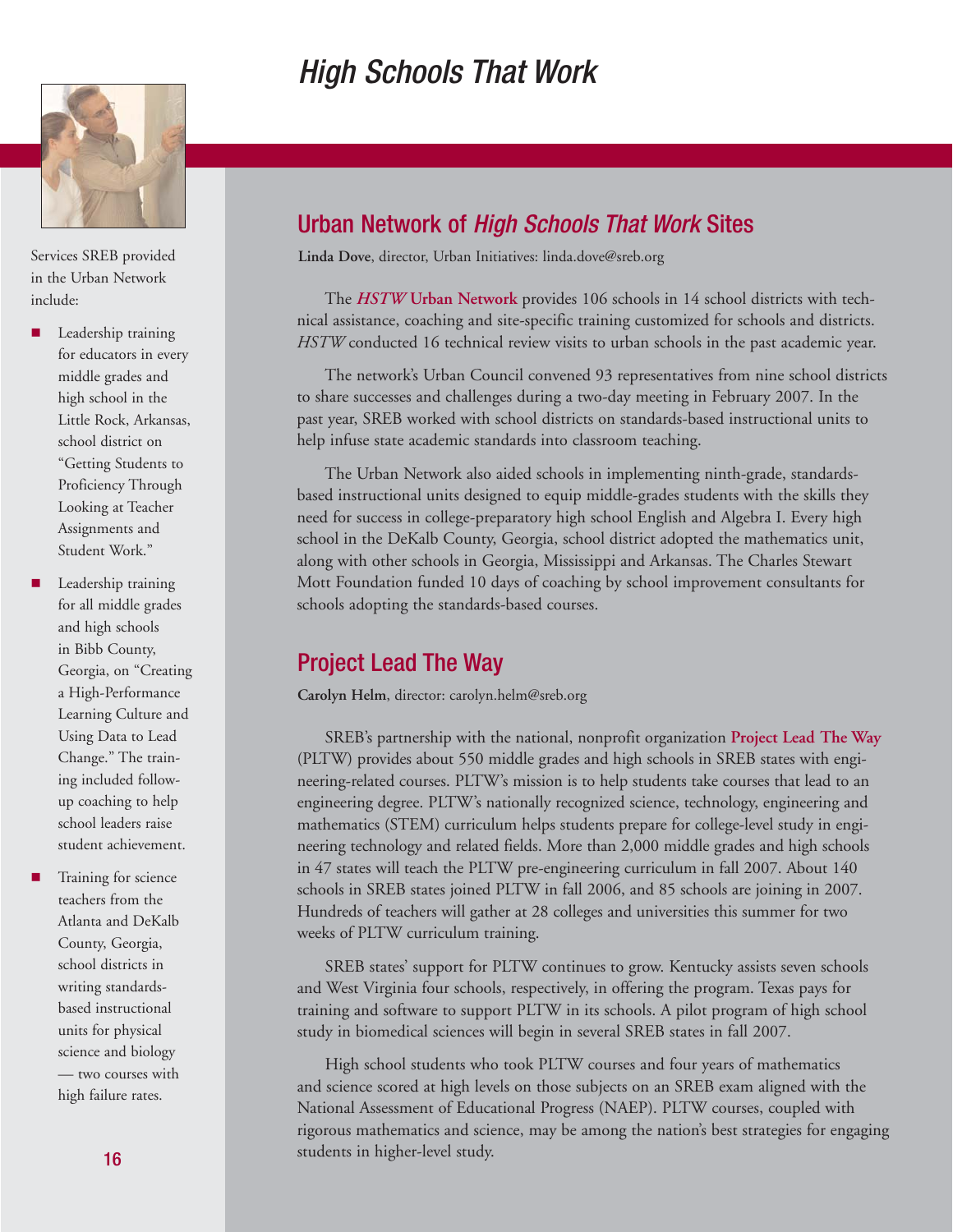## **Learning-Centered Leadership Program**

**Gene Bottoms**, senior vice president: gene.bottoms@sreb.org **Kathy O'Neill**, director: kathy.oneill@sreb.org **Betty Fry**, director, Leadership Research and Publications: betty.fry@sreb.org **Yvonne Thayer**, director, Leadership Development: yvonne.thayer@sreb.org **Cheryl Gray**, coordinator, Leadership Curriculum Development and Training: cheryl.gray@sreb.org

The **SREB Learning-Centered Leadership Program** supports states by researching the preparation of school principals and tracking the progress of SREB states in achieving the *Challenge to Lead* Goal for Education that every school has an effective leader who can improve student performance. SREB emphasizes the urgent need for change in school leadership research, training and policies, and in states' work with leaders in low-rated schools.

SREB is working with local school districts, universities, state policy-makers and state agencies in Alabama, Kentucky, Louisiana and Tennessee to align the preparation, licensure, professional development and evaluation of school leaders with state leadership standards. SREB advocates the creation of state commissions on school leadership to study best practices and to recommend policy changes. Many school districts and universities also are forming local partnerships to prepare more effective school leaders.

Among recent highlights:

- The Alabama Board of Education approved new standards for preparing and developing school leaders. Four university-district partnerships are providing models for the program.
- Kentucky legislators passed a law requiring the redesign of the state's educational leadership preparation and development programs. SREB is supporting Kentucky as it redesigns the university-based programs.
- **SREB** supported Louisiana leaders who have taken major steps to improve the preparation of school leaders in the past five years. All state university-based leadership preparation programs now must pass a rigorous external audit for accreditation.
- Tennessee partnered with SREB to earn U.S. Department of Education funds to implement the SREB comprehensive leadership system redesign model. The Tennessee State Board of Education will receive recommendations in fall 2007 on ways to improve school leadership training. SREB is working with the state to redesign leadership preparation programs at East Tennessee State University and the University of Memphis.

Also, in the past year SREB prepared 675 prospective trainers from 32 states to use its leadership training modules in university preparation programs, state leadership academies, schools and districts. The District Leadership Academy Project continued to work with urban and rural school districts in Georgia and South Carolina to develop more effective school leaders.

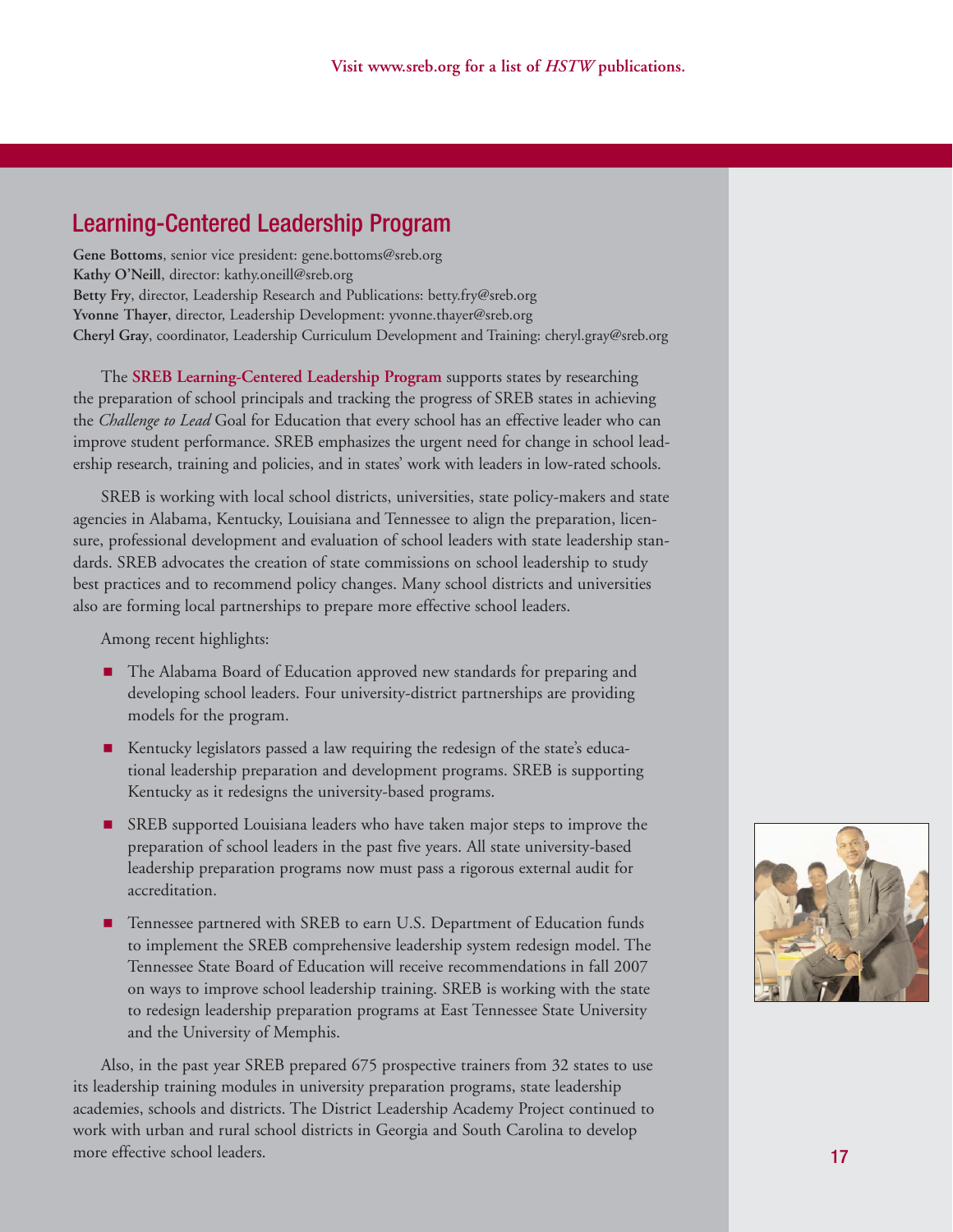

## Regional Contract Program and Academic Common Market

**Bruce Chaloux**, director: bruce.chaloux@sreb.org **Dawn Perry**, staff associate: dawn.perry@sreb.org

The **Regional Contract Program**, one of SREB's first programs, has served as a model for other SREB programs through one simple concept: sharing institutional resources. The program enables SREB states to share postsecondary programs in optometry, osteopathic medicine, podiatry, dentistry and veterinary medicine across state borders. States save money by eliminating the high costs of creating their own health programs in these specialized fields, and they then can offer students the opportunity to prepare for these professions at reduced tuition rates. Other regional compacts have followed this SREB model. It helps schools keep admission standards high because of the increased number of student applications, and it contributes out-of-state funding to help maintain and strengthen programs. Since its inception in the late 1940s, more than 22,400 students have studied specialized health professions through the program.

For more than 30 years, the **Academic Common Market** (ACM) has been a winning program for states, students and colleges and universities. The ACM allows qualified residents from SREB states to enroll in extremely specialized graduate or undergraduate programs offered by institutions in other SREB states. Students pay in-state tuition and fees, providing a significant financial benefit to students and their parents. States benefit by allowing state-supported institutions to operate with optimal enrollments in these often small, specialized programs. The program also benefits states by allowing them to focus on support for existing, higher-demand programs while still meeting the needs of all of their residents. More than 2,000 students are certified each year to participate in ACM programs, making its four-year enrollment equal to many colleges and universities.

The **Academic Common Market/***Electronic Campus* program combines online learning with financial relief from out-of-state tuition. Through the program, working adults in SREB states can pursue out-of-state degree programs online that are not available in their home state, while paying in-state tuition rates. During the past academic year, nearly 150 students were certified in 60 online academic programs such as aviation systems, library and information studies, and education. A list of programs is available at www.electronicampus.org/ACMEC.

#### **Resources:**

Academic Common Market — www.sreb.org Regional Contract Program — www.sreb.org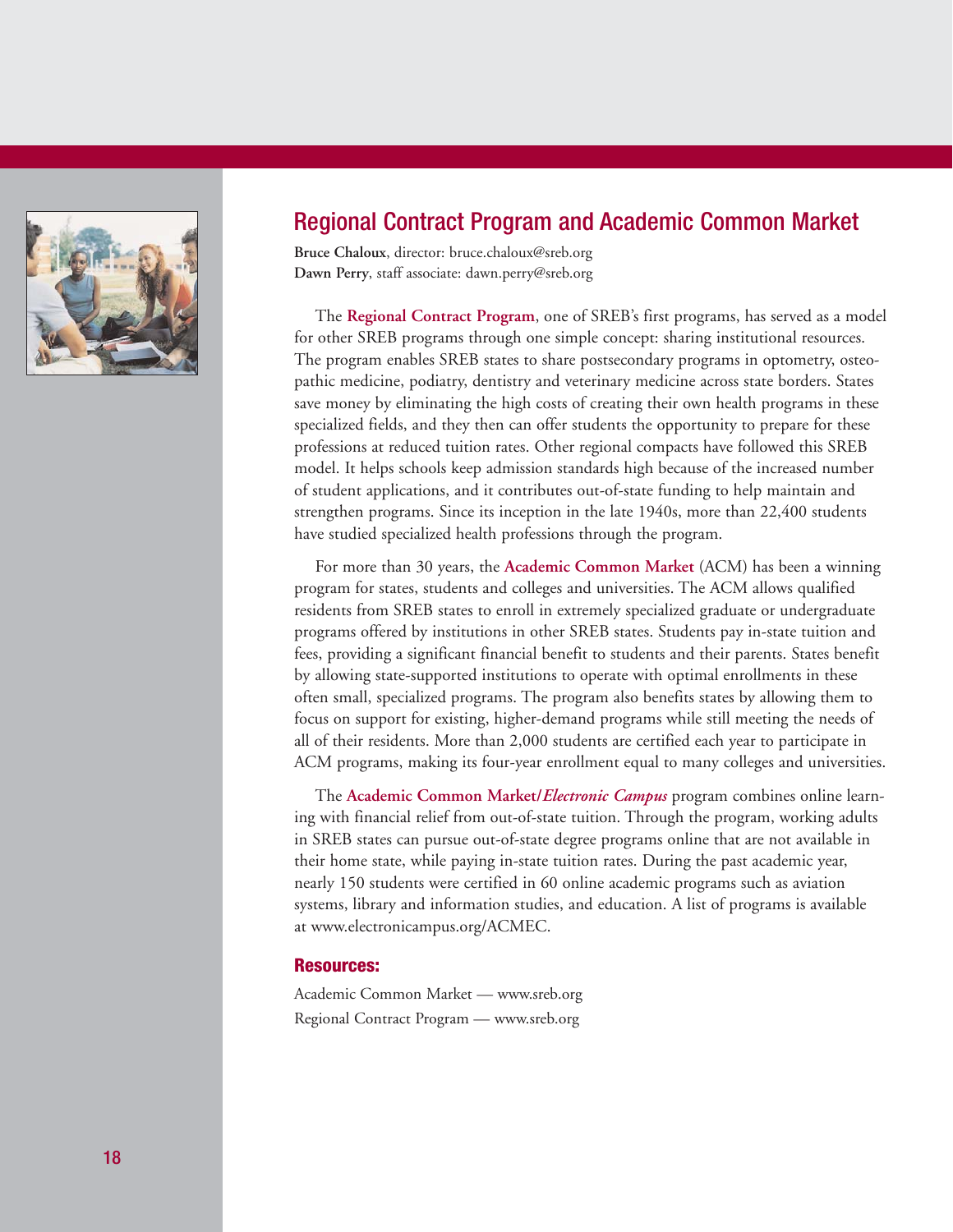## Council on Collegiate Education for Nursing

**Eula Aiken**, Nursing Programs director and executive director: eula.aiken@sreb.org

The **SREB Council on Collegiate Education for Nursing** addressed several major issues among nurse educators in the 16 SREB states and the District of Columbia over the past year, including the nursing and nursing faculty shortages, work force diversity and the emergence of doctorate of nursing practice (DNP) programs.

The results of the Council's 2006 survey showed the crisis facing nursing education programs: More than 21,000 qualified applicants were unable to enroll in college-level nursing programs in the region, mainly due to the inadequate numbers of faculty and clinical training sites. Survey results are available at www.sreb.org.

The Council's **Nurse Educator Consortium** (NEC) continued to help schools of nursing alleviate the faculty shortage by making teacher preparation courses more widely available to prospective instructors via distance learning. Seven institutions now deliver courses through the NEC, including one new addition: the University of North Carolina at Wilmington. The University of Texas Health Science Center at Houston has created a track — using NEC courses — for graduate students interested in combining teaching with their clinical focus.

Participants at the Council's 2006 annual meeting examined "Best Practices for Increasing Diversity in Nursing Education." Presenters demonstrated ways colleges can increase racial/ethnic and gender parity in nursing education. The Council also recognized the recruiting efforts of the Johnson & Johnson Campaign for Nursing's Future.

In addition, 54 nurse educators at the meeting attended a mini-workshop on the the DNP that provided faculty with details on this developing part of the field. Six institutions in the region currently offer DNP programs, 19 are developing them and 32 are considering them.

In other activities, the Council examined the need for new online resources and support to help improve the quality of online nursing courses. A committee of the Council wrote an article on new models in nursing education to be published in the *International Journal on Caring* in 2008. The Council also joined 47 nursing organizations in endorsing new guidelines for genetics, and it will help incorporate them into curricula and develop an online graduate-level genetics course.

#### **Publications and Resources:**

2006 SREB Survey Highlights and State-by-State Reports — www.sreb.org *The Economic Benefits of Addressing the Nursing Shortage*

*More than 21,000 qualified applicants were unable to enroll in college-level nursing programs in the region, mainly due to the inadequate numbers of faculty and clinical training sites.*

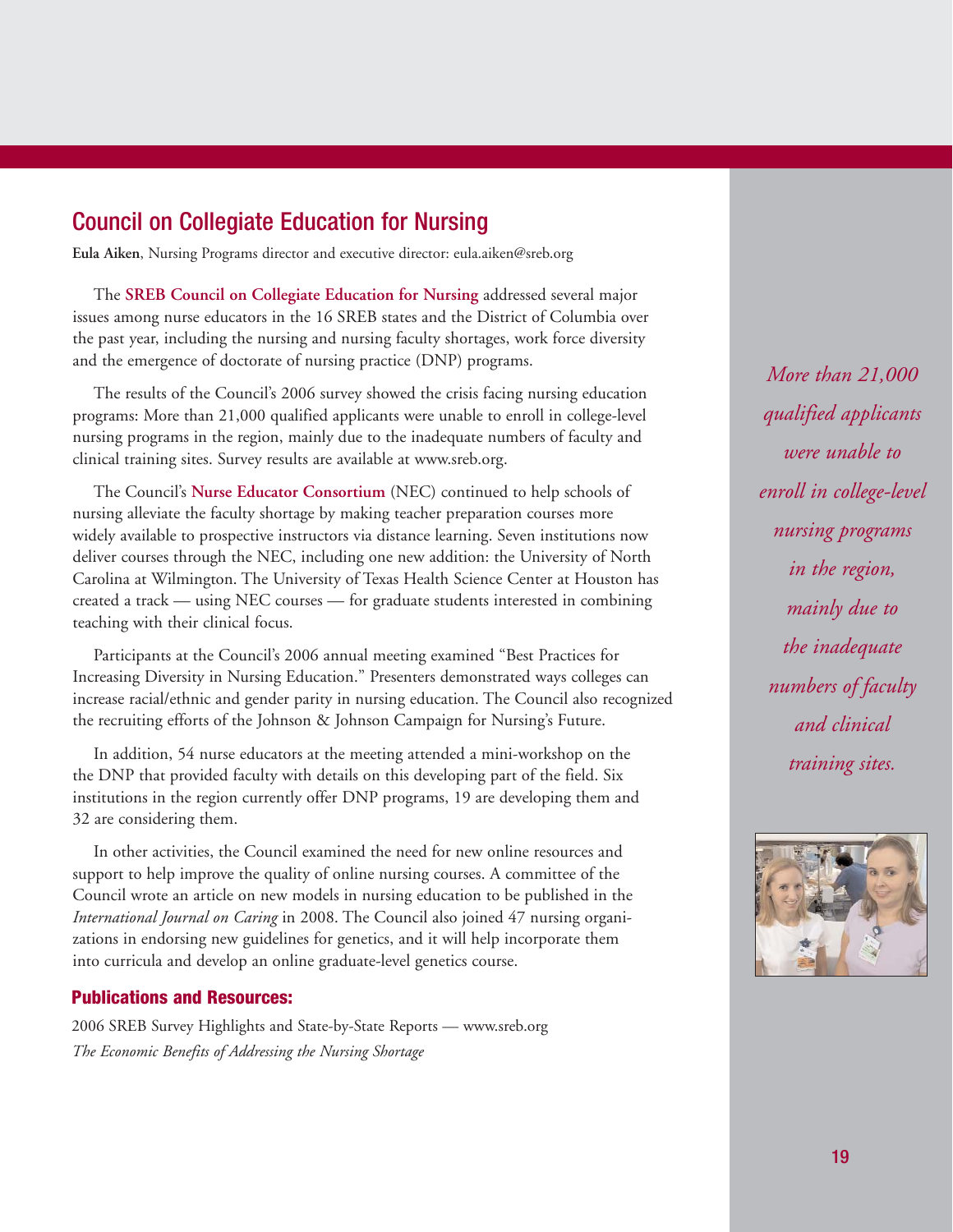# Members of the Board

#### **Officers**

**Governor Sonny Perdue, Georgia,** *Chair* **Secretary of Education Valerie A. Woodruff, Delaware,** *Vice Chair* **Representative Francis C. Thompson, Louisiana,** *Treasurer*

#### **Alabama**

|            | <b>Bob Riley, Governor</b>                     | 2011 |
|------------|------------------------------------------------|------|
| $\ddagger$ | H. Mac Gipson Jr., State Representative        | 2009 |
|            | Joseph B. Morton, State Superintendent         | 2008 |
|            | of Education                                   |      |
|            | Caroline Novak, President, A+ Education        | 2010 |
|            | Foundation                                     |      |
|            | Sandra Sims-deGraffenried, Executive Director, | 2007 |
|            | Alabama Association of School Boards           |      |
|            |                                                |      |

### **Arkansas**

|            | Mike Beebe, Governor                               | 2011 |
|------------|----------------------------------------------------|------|
|            | Gilbert Baker, State Senator                       | 2008 |
|            | Lawrence A. Davis Jr., Chancellor,                 | 2007 |
|            | University of Arkansas at Pine Bluff               |      |
| $\ddagger$ | T. Kenneth James, Commissioner of Education        | 2009 |
|            | Naccaman G. Williams, Senior Program Officer, 2010 |      |
|            | The Walton Family Foundation                       |      |
|            |                                                    |      |

### **Delaware**

|       | Ruth Ann Minner, Governor                   | 2009 |
|-------|---------------------------------------------|------|
|       | Robert W. Rescigno, Senior Vice President,  | 2007 |
|       | <b>Bank of America</b>                      |      |
|       | Patrick E. Savini, Superintendent,          | 2008 |
|       | Sussex Technical School District            |      |
|       | David P. Sokola, State Senator              | 2010 |
| $+ *$ | Valerie A. Woodruff, Secretary of Education | 2009 |
|       |                                             |      |

### **Florida**

|            | Charlie Crist, Governor                     | 2011 |
|------------|---------------------------------------------|------|
|            | Susan Sailor, Vice Principal,               | 2007 |
|            | Keystone Heights Junior/Senior High School  |      |
| $\ddagger$ | Anthony Trey Traviesa, State Representative | 2010 |
|            | John L. Winn, Tallahassee                   | 2008 |
|            | Cheri Pierson Yecke, Chancellor,            | 2009 |
|            | K-12 Public Schools                         |      |

#### **Georgia**

| $\dagger$  | Sonny Perdue, Governor                               | 2011 |
|------------|------------------------------------------------------|------|
|            | Michael F. Adams, President,                         | 2007 |
|            | University of Georgia                                |      |
| $\ddagger$ | Jack Hill, State Senator                             | 2010 |
|            | Sandra Chance Neal, Danville                         | 2008 |
|            | Michael F. Vollmer, Atlanta                          | 2009 |
|            | Kentucky                                             |      |
|            | Ernie Fletcher, Governor                             | 2007 |
| $+ *$      | Jon E. Draud, State Representative                   | 2007 |
|            | Joanne K. Glasser, President,                        | 2008 |
|            | Eastern Kentucky University                          |      |
|            | Laura E. Owens, Secretary of the Kentucky            | 2010 |
|            | <b>Education Cabinet</b>                             |      |
|            | Louisiana                                            |      |
| $\dagger$  | Kathleen Babineaux Blanco, Governor                  | 2008 |
|            | Sally Clausen, President,                            | 2010 |
|            | University of Louisiana System                       |      |
|            | E. Joseph Savoie, Commissioner of Higher             | 2008 |
|            | Education                                            |      |
| $+ *$      | Francis C. Thompson, State Representative            | 2009 |
|            | Maryland                                             |      |
|            | Martin O'Malley, Governor                            | 2011 |
|            | Nancy S. Grasmick, State Superintendent              | 2010 |
|            | of Schools                                           |      |
| $+ *$      | Henry B. Heller, State Delegate                      | 2007 |
|            | William E. Kirwan, Chancellor,                       | 2008 |
|            | University System of Maryland                        |      |
|            | James E. Lyons Sr., Secretary of Higher<br>Education | 2009 |
|            |                                                      |      |

<sup>†</sup> *Executive Committee member* — The Executive Committee has full power to act between Board meetings. It is composed of one Board member from each state and several from the region at large.

<sup>\*</sup> *Finance Committee member* — The Finance Committee, a subcommittee of the Executive Committee, prepares an annual budget and presents it and other financial policy matters to the Executive Committee.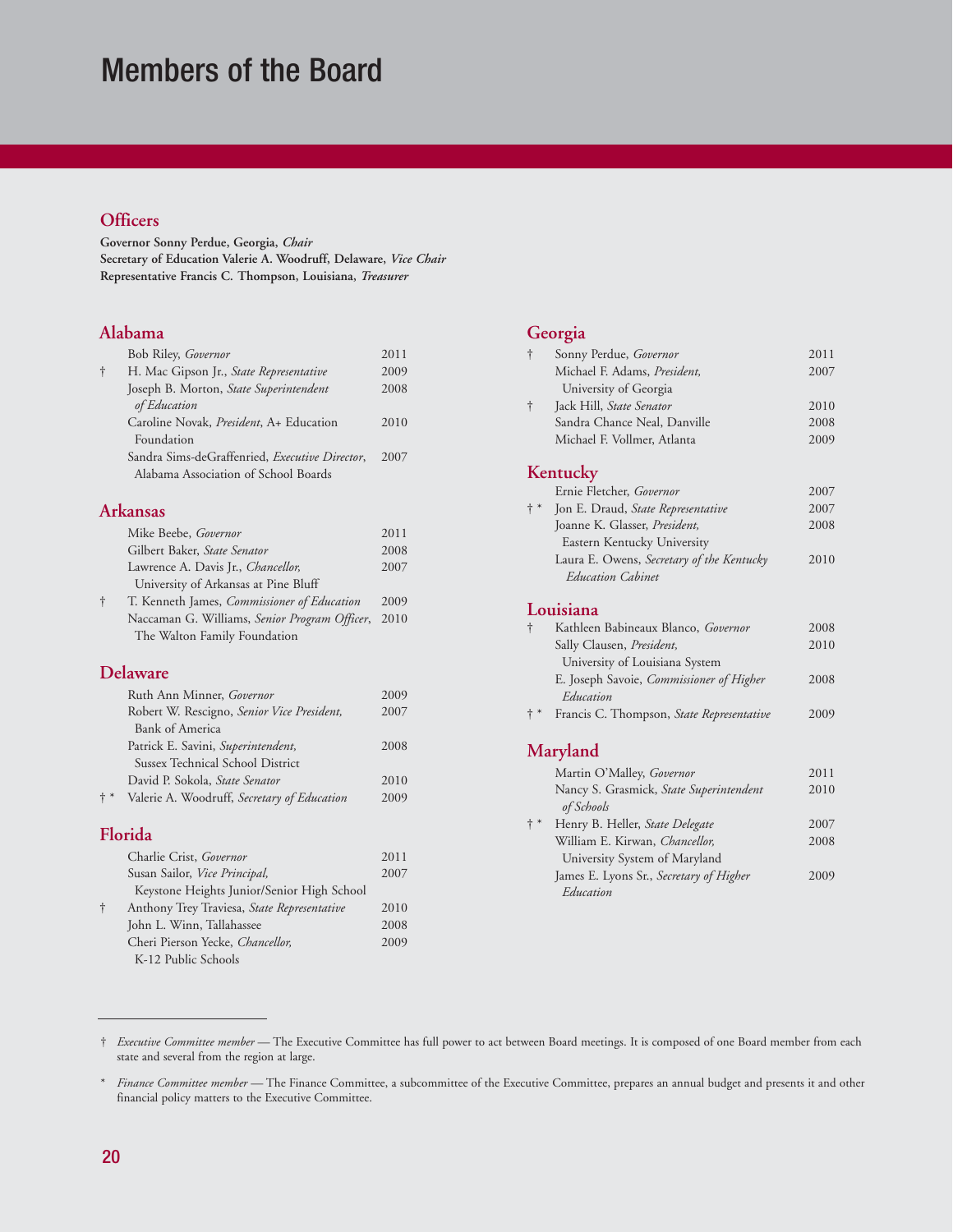### **Mississippi**

|       | Haley Barbour, Governor                       | 2008 |
|-------|-----------------------------------------------|------|
|       | Reginald P. Barnes, Robinsonville             | 2010 |
|       | Hank M. Bounds, State Superintendent of       | 2007 |
|       | Education                                     |      |
| $+ *$ | Jack Gordon, State Senator                    | 2008 |
|       | Charles L. Harrison, Assistant Professor of   | 2009 |
|       | Education Leadership, Advanced Education      |      |
|       | Center, The University of Mississippi, Tupelo |      |
|       |                                               |      |
|       |                                               |      |

### **North Carolina**

|           | Michael F. Easley, Governor                    | 2009 |
|-----------|------------------------------------------------|------|
|           | Walter H. Dalton, State Senator                | 2008 |
| $\dagger$ | Howard N. Lee, Chairman,                       | 2007 |
|           | State Board of Education                       |      |
|           | Cathy Tomon, <i>Principal</i> , Broad Creek    | 2010 |
|           | Middle School                                  |      |
|           | Douglas Y. Yongue, <i>State Representative</i> | 2005 |
|           |                                                |      |

### **Oklahoma**

|   | Brad Henry, Governor                       | 2011 |
|---|--------------------------------------------|------|
|   | M. Vallene Cooks, Principal,               | 2009 |
|   | Frederick Douglass High School             |      |
|   | Nelda Jo Kirk, Deputy Chief of Staff       | 2008 |
|   | for Administration, Office of the Governor |      |
|   | Susan Paddack, State Senator               | 2010 |
| ÷ | M. Susan Savage, Secretary of State        | 2007 |
|   |                                            |      |

### **South Carolina**

|       | Mark Sanford, <i>Governor</i>                         | 2011 |
|-------|-------------------------------------------------------|------|
|       | Nikki G. Setzler, State Senator                       | 2005 |
|       | Inez Moore Tenenbaum, Lexington                       | 2006 |
| $+ *$ | Ronald P. Townsend, Anderson                          | 2007 |
|       | Mitchell M. Zais, <i>President</i> , Newberry College | 2008 |

### **Tennessee**

|   | Phil Bredesen, Governor                        | 2011 |
|---|------------------------------------------------|------|
|   | Stephen A. Cobb, Nashville                     | 2007 |
|   | Lois M. DeBerry, Speaker Pro Tempore           | 2010 |
|   | of the House                                   |      |
|   | Paul E. Stanton Jr., President, East Tennessee | 2009 |
|   | State University                               |      |
| ÷ | Andy Womack, Murfreesboro                      | 2008 |
|   |                                                |      |

### **Texas**

| Rick Perry, Governor                                     | 2011 |
|----------------------------------------------------------|------|
| Dianne White Delisi, State Representative                | 2007 |
| Kent Grusendorf, Arlington                               | 2008 |
| t<br>Shirley J. Neeley, <i>Commissioner of Education</i> | 2010 |
| Florence Shapiro, State Senator                          | 2009 |

## **Virginia**

|   | Timothy M. Kaine, Governor                | 2010 |
|---|-------------------------------------------|------|
| ÷ | John H. Chichester, President Pro Tempore | 2010 |
|   | of the Senate                             |      |
|   | Mark E. Emblidge, Affiliate Professor and | 2008 |
|   | Director, The Literacy Institute,         |      |
|   | Virginia Commonwealth University          |      |
|   | Steve F. Kime, Clifton                    | 2009 |
|   | Kirk T. Schroder, Schroder-Fidlow, PLC    | 2007 |
|   |                                           |      |

## **West Virginia**

| Joe Manchin III, Governor                 | 2009 |
|-------------------------------------------|------|
| Thomas W. Campbell, State Delegate        | 2005 |
| Jay Cole, Director of Educational Policy, | 2008 |
| Office of the Governor                    |      |
| t<br>Robert H. Plymale, State Senator     | 2006 |
| Roman W. Prezioso Jr., State Senator      | 2007 |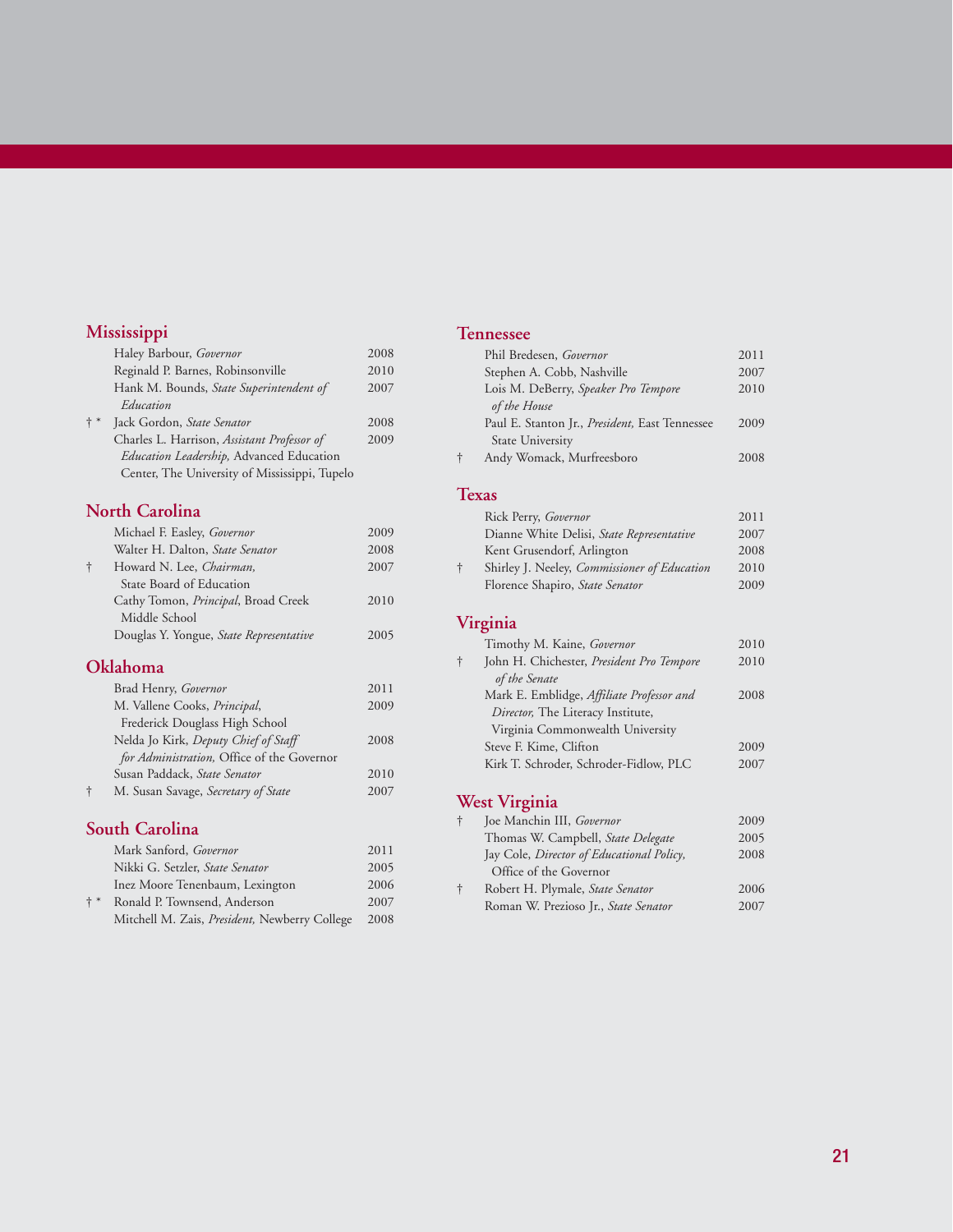## Legislative Advisory Council

**Representative H. Mac Gipson Jr., Alabama,** *Chair* **Senator Walter H. Dalton, North Carolina,** *Vice Chair*

Bill Abernathy, *State Representative,* Mena, Arkansas

JD Alexander, *State Senator*, Lake Wales, Florida

James B. Argue Jr., *State Senator*, Little Rock, Arkansas

Gilbert Baker, *State Senator*, Conway, Arkansas

Shane Broadway, *State Senator,* Bryant, Arkansas

Cecil C. Brown, *State Representative*, Jackson, Mississippi

Charlotte Burks, *State Senator*, Monterey, Tennessee

Thomas W. Campbell, *State Delegate*, Lewisburg, West Virginia

David S. Casas, *State Representative*, Lilburn, Georgia

Mike Chaney, *State Senator*, Vicksburg, Mississippi

John H. Chichester, *President Pro Tempore of the Senate*, Fredericksburg, Virginia

Brooks P. Coleman Jr., *State Representative*, Duluth, Georgia

Carl N. Crane, *State Representative*, Baton Rouge, Louisiana

Walter H. Dalton, *State Senator*, Rutherfordton, North Carolina

Lois M. DeBerry, *Speaker Pro Tempore of the House*, Memphis, Tennessee

Dianne White Delisi, *State Representative*, Temple, Texas

Larry D. Dixon, *State Senator*, Montgomery, Alabama

Jon E. Draud, *State Representative*, Edgewood, Kentucky

Vivian Davis Figures, *State Senator*, Mobile, Alabama

Herbert D. Frierson, *State Representative*, Poplarville, Mississippi

H. Mac Gipson Jr., *State Representative*, Prattville, Alabama

Jack Gordon, *State Senator*, Okolona, Mississippi

Brett Guthrie, *State Senator*, Bowling Green, Kentucky

Franklin P. Hall, *State Delegate*, Richmond, Virginia

Henry B. Heller, *State Delegate*, Silver Spring, Maryland

Jack Hill, *State Senator*, Reidsville, Georgia

Janet D. Howell, *State Senator*, Reston, Virginia

Terry Ingmire, *State Representative*, Stillwater, Oklahoma

Evelyn J. Lynn, *State Senator*, Ormond Beach, Florida

John W. Matthews Jr., *State Senator*, Bowman, South Carolina

Jeannie McDaniel, *State Representative*, Tulsa, Oklahoma

Diana M. McWilliams, *State Representative*, Wilmington, Delaware

Harry Moberly Jr., *State Representative*, Richmond, Kentucky

Dan Moody, *State Senator*, Alpharetta, Georgia

Susan Paddack, *State Senator*, Ada, Oklahoma

Joe H. Pickens, *State Representative*, Palatka, Florida

Robert H. Plymale, *State Senator*, Ceredo, West Virginia

Roman W. Prezioso Jr., *State Senator*, Fairmont, West Virginia

David Rainey, *State Representative,* Dumas, Arkansas

Jody Richards, *Speaker of the House*, Bowling Green, Kentucky

Joe R. Salter, *Speaker of the House*, Florien, Louisiana

Teresa L. Schooley, *State Representative*, Newark, Delaware

Nikki G. Setzler, *State Senator*, West Columbia, South Carolina

Florence Shapiro, *State Senator*, Plano, Texas

Jabar Shumate, *State Representative*, Tulsa, Oklahoma

F. Gary Simpson, *State Senator*, Milford, Delaware

David P. Sokola, *State Senator*, Newark, Delaware

Gerald J. Theunissen, *State Senator*, Jennings, Louisiana

Francis C. Thompson, *State Representative*, Delhi, Louisiana

Anthony Trey Traviesa, *State Representative*, Tampa, Florida

Nancy H. Wagner, *State Representative*, Dover, Delaware

Robert E. Walls, *State Representative*, Milford, Delaware

Jack Westwood, *State Senator*, Crescent Springs, Kentucky

Kathleen Wilcoxson, *State Senator*, Oklahoma City, Oklahoma

Douglas Y. Yongue, *State Representative*, Laurinburg, North Carolina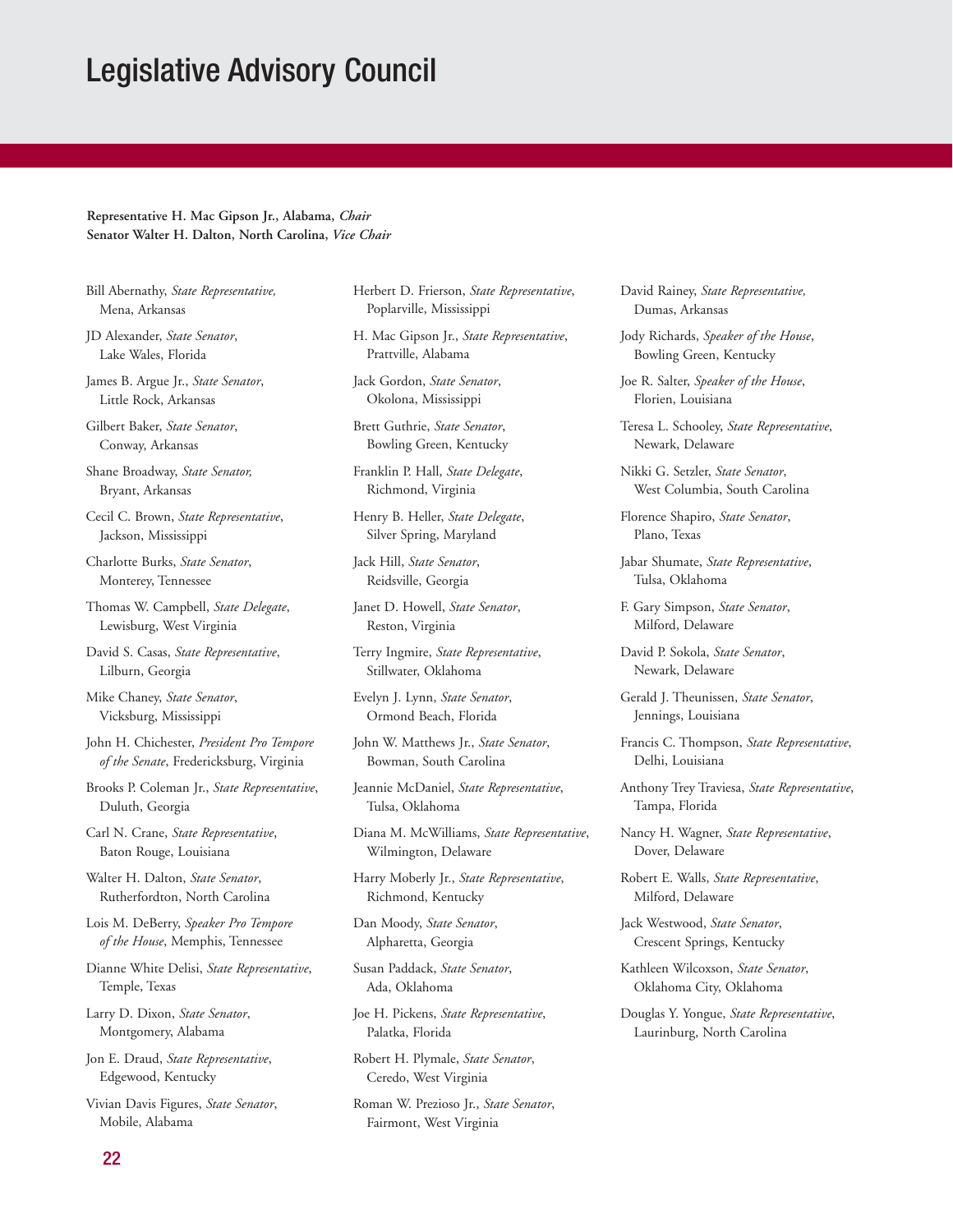# SREB Staff

#### **Dave Spence,** *President*

Ansley Abraham, *Director*, SREB-State Doctoral Scholars Program

Eula Aiken, *Nursing Programs Director and Executive Director*, SREB Council on Collegiate Education for Nursing

Ivy Alford, *Director*, State Services for School Improvement

Eric Amy, *Information Technology Assistant*

Donnea Anderson, *Administrative Assistant*, State and Contracted Schools Network

Beth Andrews, *Assistant to the Senior Vice President*, School Improvement and Leadership

James Ashby, *Mailroom-Office Clerk*

Tricia Avery, *Director*, Human Resources

Katie Banks, *Receptionist*

- Bob Belle, *Director*, SREB-AGEP Doctoral Scholars Program
- James Berto, *Administrative Specialist*, *High Schools That Work*
- Nancy Blair, *School Improvement Consultant*
- Barbara Bohanon, *Assistant to the Director*, Finance and Facilities

Gene Bottoms, *Senior Vice President*

Aaron Boyd, *Research Assistant*, School Improvement

Ashley Brookins, *Administrative Assistant*, SREB Learning-centered Leadership Program

Steve Broome, *Director*, State Development for High School and Middle Grades

Christy Byrd, *Administrative Assistant*, SREB Council on Collegiate Education for Nursing

Sarah Caldwell, *Editor/Writer*, School Improvement

Leslie Carson, *School Improvement Consultant*

Jenn Carter, *Graphic Designer/Editorial Assistant*, School Improvement

Bruce Chaloux, *Director*, *Electronic Campus*

Barbara Channell, *Account Manager*, Accounting

James Clark, *Special Assistant to the Senior Vice President*, School Improvement and Leadership

Crystal Collins, *Research Associate*, Educational Policies

Lynn Cornett, *Senior Vice President*

Debbie Curtis, *Publications Coordinator*

Joe Daigle, *Information Technology Assistant*

Audrey DeVoe, *Research Assistant*, Educational Technology Cooperative

Alicia Diaz, *Assistant Director*, Education Data Services

Tony Dobbins, *Project Manager*, Contracted Schools Network

Linda Dove, *Director*, Urban Initiatives

Rhonda Dove, *Administrative Assistant*, School Improvement Initiatives

Frank Duffin, *School Improvement Consultant*

Anne Edison, *School Improvement Consultant*

Pamela English, *Administrative Assistant*, Urban Initiatives

Toni Eubank, *Director*, *Making Middle Grades Work* State Network

Anna Marie Farnish, *Director*, *Making Middle Grades Work* Contracted Schools **Network** 

Deborah Fite, *Director*, Professional Development

Susan Fowler, *Human Resources Administrator*

Betty Fry, *Director*, Leadership Research and Publications

Gale Gaines, *Vice President*, State Services

Vinicius Gates-Reeves, *Administrative Assistant*, SREB-State Doctoral Scholars Program

Leonard Gatungo, *Administrative Assistant*, Leadership Development

Susan Gottfried, *School Improvement Consultant*

Paige Graiser, *School Improvement Consultant*

Cheryl Gray, *Coordinator*, Leadership Curriculum Development and Training

Jeffrey Grove, *Research Associate*, State Services

Debbie Hall, *School Improvement Consultant*

Lingling Han, *Director*, Data Analysis and Management for School Improvement

Betty Harbin, *School Improvement Consultant*

Carolyn Helm, *Director*, Project Lead The Way, Pre-Engineering Curriculum

Linda Holly, *State Services Associate*

Ashley Hutchins, *Administrative Assistant*, *High Schools That Work* Contracted Schools Network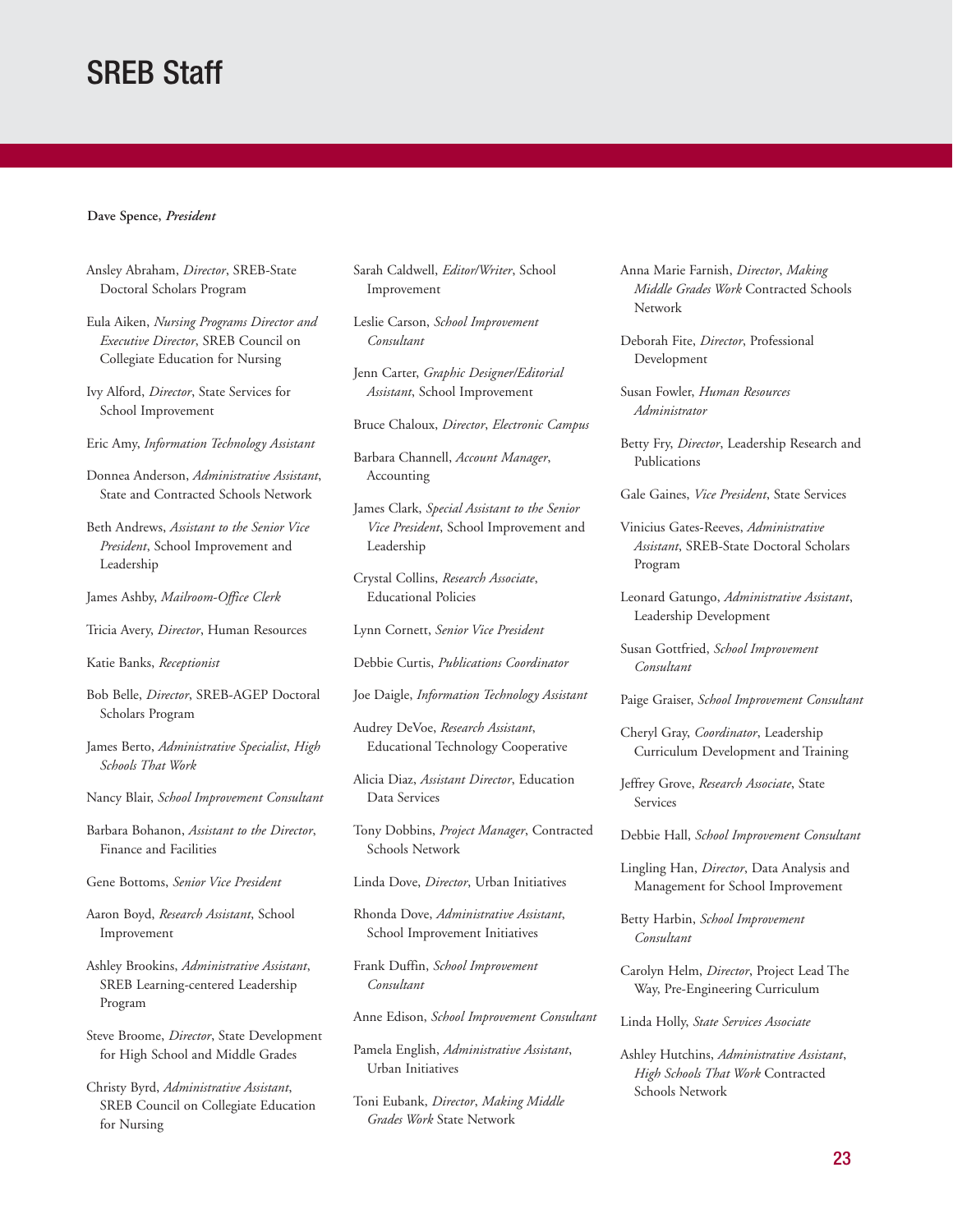# SREB Staff

- Jenny Jackson, *Research Associate/Assistant to the Senior Vice President*, Educational Policies
- Walt Jacobs, *Senior Consultant*, SREB-State Doctoral Scholars Program
- Jim Johnson, *School Improvement Consultant*
- Mary Johnson, *Interim Chief Editor*, School Improvement
- Anna Johnston, *Coordinator*, Summer Staff Development Conference
- Lisa Johnston, *Associate Director*, Communications
- Leticia Jones, *Production Manager*
- Gary Keller, *School Improvement Consultant*
- Alison Knowlton, *Electronic Campus Assistant*
- Melissa Koran, *Program Accounting and Institute Coordinator*, SREB-State Doctoral Scholars Program
- J.J. Kwashnak, *Director*, Information Technology
- Mary Larson, *Associate Director*, *Electronic Campus*
- Matthew Lenard, *Research Associate*, Educational Policies
- Joan M. Lord, *Interim Senior Director*, Educational Policies
- Joe Marks, *Director*, Education Data Services
- John Marsh, *Editor/Writer for School Improvement*
- Kenneth Mason, *School Improvement Consultant*, Urban Initiatives and Project Lead The Way
- Barbara Moore, *Associate Director*, *Making Middle Grades Work*

Bob Moore, *School Improvement Consultant*

- Michael Murray, *Associate Director*, Educational Technology Cooperative
- Renee Murray, *School Improvement Consultant*
- Bill Nagel, *Information Technology Assistant*
- Leslie Noles, *Staff Development Assistant*
- Kathy O'Neill, *Director*, SREB Learning-Centered Leadership Program
- Robbie Ouzts, *Student Services Coordinator*, SREB-State Doctoral Scholars Program
- Rose Partridge, *Receptionist*
- Dawn Perry, *Staff Associate*, Regional Contract Program and Academic Common Market
- Alice Presson, *Special Research Projects*, School Improvement
- Martha Quijano, *School Improvement Consultant*
- Rhenida Rennie, *Director*, *High Schools That Work* Contracted Schools Network
- Alan Richard, *Director*, Communications
- Saralyn Richard, *School Improvement Consultant*
- Samantha Rife, *Staff Accountant*
- Heather Sass, *School Improvement Consultant*
- Michelle Savage, *School Improvement Consultant*
- Anne Simmons, *School Improvement Consultant*
- Susan Smith, *Office Services Coordinator*
- Emily Snider, *Administrative Assistant/Editor*, SREB Learning-centered Leadership Program
- Russell Steel, *Director*, Finance and Facilities
- Joyce Tallman, *Assistant to the President*
- Yvonne Thayer, *Director*, Leadership Development
- Marilyn Thomas, *Research Associate*, Educational Policies
- Bill Thomas, *Director*, Educational Technology
- Allison Timberlake, *Coordinator of Assessment for School Improvement*
- John Uhn, *Research Associate*, School Improvement
- Teresa Valentine, *Research Associate*, Leadership Development
- Alan Veach, *School Improvement Consultant*
- Gay Burden Villarreal, *Director*, State Services for School Improvement
- Susan Walker, *Research Associate*, Leadership Research and Publications
- Scott Warren, *Director*, Texas Initiatives and Special Projects
- June Weis, *Research Associate*, Educational Technology
- Tammy Wright, *Administrative Assistant*, State and Contracted Schools Network
- Gary Wrinkle, *School Improvement Consultant*
- Marna Young, *Director*, Research for School Improvement